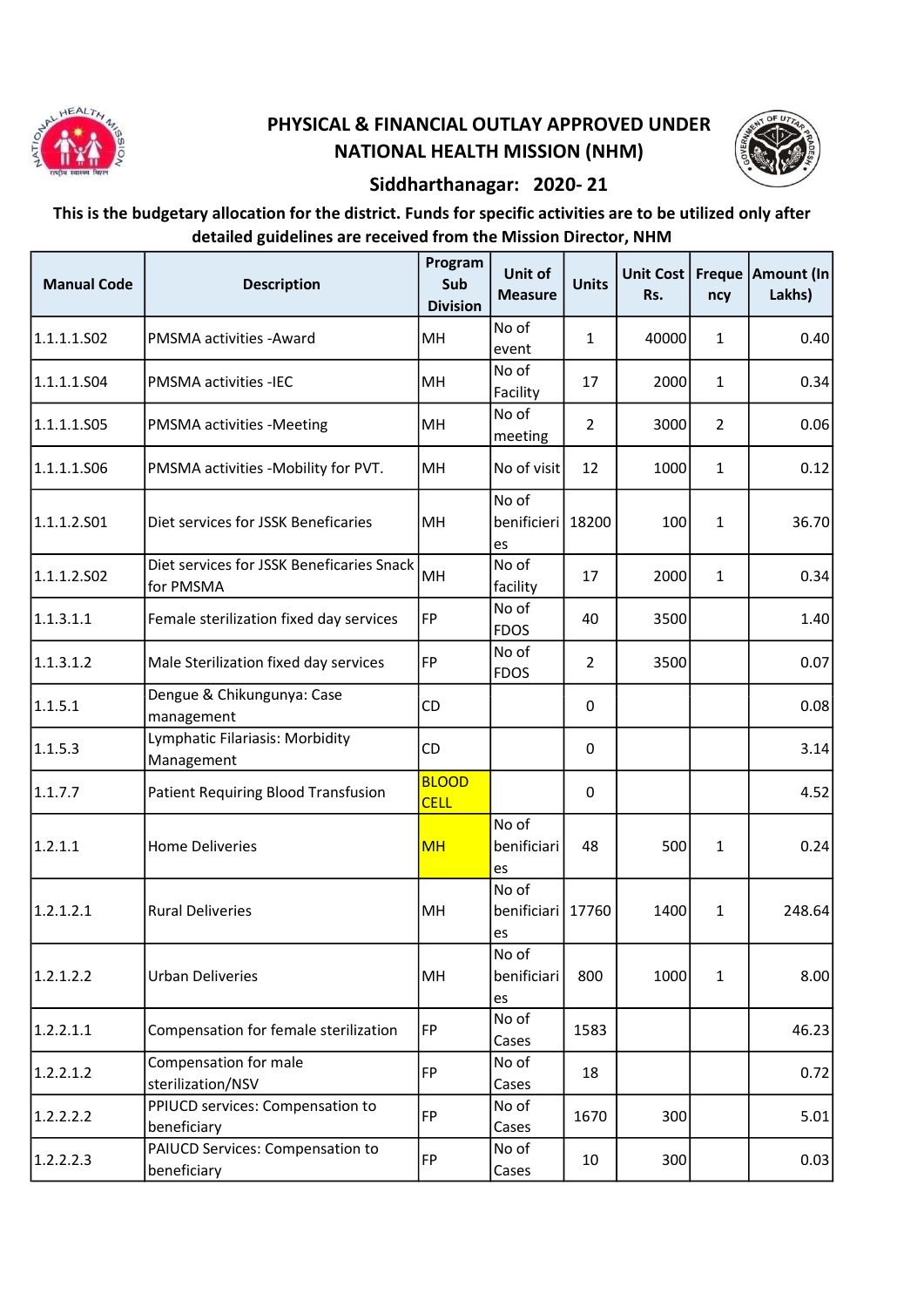| <b>Manual Code</b> | <b>Description</b>                                                                          | Program<br>Sub<br><b>Division</b> | Unit of<br><b>Measure</b> | <b>Units</b>   | Unit Cost<br>Rs. | ncy          | Freque   Amount (In<br>Lakhs) |
|--------------------|---------------------------------------------------------------------------------------------|-----------------------------------|---------------------------|----------------|------------------|--------------|-------------------------------|
| 1.2.2.2.4          | Injectable contraceptive incentive for<br>beneficiaries                                     | <b>FP</b>                         | No of<br>Cases            | 5974           | 100              |              | 5.97                          |
| 1.2.3.2            | TB Patient Nutritional Support under<br>Nikshay Poshan Yojana                               | CD                                |                           | 0              |                  |              | 154.10                        |
| 1.3.1.1            | SNCU                                                                                        | <b>CH</b>                         | No of<br>Facility         | $\mathbf{1}$   |                  |              | 11.00                         |
| 1.3.1.2            | <b>NBSU</b>                                                                                 | <b>CH</b>                         | No of<br>Facility         | 8              | 5000             | 12           | 4.80                          |
| 1.3.1.4            | <b>NRCs</b>                                                                                 | <b>CH</b>                         | No of<br>Facility         | $\mathbf{1}$   |                  |              | 7.80                          |
| 1.3.1.6            | <b>AH/ RKSK Clinics</b>                                                                     | <b>RKSK</b>                       |                           | 15             |                  |              | 2.40                          |
| 1.3.1.7.502        | Phone and Internet Charges for DEIC<br>Manager                                              | <b>RBSK</b>                       | no of<br><b>DEIC</b>      | 0              | 2000             | $\mathbf{1}$ | 0.02                          |
| 1.3.1.8            | <b>District NCD Clinic</b>                                                                  |                                   |                           | 0              |                  |              | 1.00                          |
| 1.3.1.9            | CHC NCD Clinic: Mobility, Miscellaneous<br>& Contingencies                                  | <b>NCD</b>                        |                           | 0              |                  |              | 12.00                         |
| 1.3.2.4            | Consumables for computer including<br>provision for internet access for<br>strengthening RI | R <sub>l</sub>                    | No.                       | 0              | 1000             | 12           | 0.12                          |
| 1.3.2.6.501        | <b>IMEP Services- BMW- DH</b>                                                               | <b>IMEP</b>                       |                           | 100            |                  |              | 13.14                         |
| 1.3.2.6.502        | IMEP Services- BMW- CHC/BPHC                                                                | <b>IMEP</b>                       |                           | 388            |                  |              | 50.98                         |
| 1.3.2.6.503        | IMEP Services- BMW Block Level UPHC<br>& District Level UPHC                                | <b>IMEP</b>                       |                           | $\overline{2}$ |                  |              | 0.26                          |
| 1.3.2.6.504        | IMEP Services - BMW-MCH Wing                                                                | <b>IMEP</b>                       |                           | 30             |                  |              | 3.94                          |
| 1.3.2.6.506        | IMEP Services- Machnized Cleaning - DH   IMEP                                               |                                   |                           | 0              |                  |              | 21.75                         |
| 1.3.2.6.508        | IMEP Services- Mannual Laundry-DH &<br>MCH Wing (100 Bed)                                   | <b>IMEP</b>                       |                           | 0              |                  |              | 3.84                          |
| 1.3.2.6.510        | IMEP Services- Cleaning - CHC/BPHC                                                          | <b>IMEP</b>                       |                           | 388            |                  |              | 25.53                         |
| 1.3.2.6.511        | IMEP Services-Cleaning - MCH Wing                                                           | <b>IMEP</b>                       |                           | 30             |                  |              | 1.97                          |
| 1.3.2.6.513        | <b>IMEP Services-Cleaniness - Sub Centers</b>                                               | <b>IMEP</b>                       |                           | 274            |                  |              | 16.44                         |
| 1.3.2.6.515        | POL for generator-DH                                                                        | <b>IMEP</b>                       |                           | 0              |                  |              | 3.15                          |
| 1.3.2.6.516        | POL for generator -CHC and BPHC                                                             | <b>IMEP</b>                       |                           | $\Omega$       |                  |              | 22.05                         |
| 2.2.1              | POL for Family Planning/Others                                                              | FP                                | No of<br><b>FDOS</b>      | 42             | 1000             |              | 0.42                          |
| 2.2.2              | Mobility & Communication support for<br>AH counsellors & RKSK Coordinators                  | <b>RKSK</b>                       | No of<br>Councelor        | 15             | 1200             | 12           | 2.16                          |
| 2.2.3              | Mobility support for RBSK Mobile health<br>team                                             | <b>RBSK</b>                       | No of<br>vehicles         | 28             | 33000            | 12           | 110.88                        |
| 2.2.4              | Support for RBSK: CUG connection per<br>team and rental                                     | <b>RBSK</b>                       | No of<br>teams            | 28             | 200              | 12           | 0.67                          |
| 2.2.8              | Pulse Polio operating costs                                                                 | RI                                |                           | $\pmb{0}$      |                  |              | 7.87                          |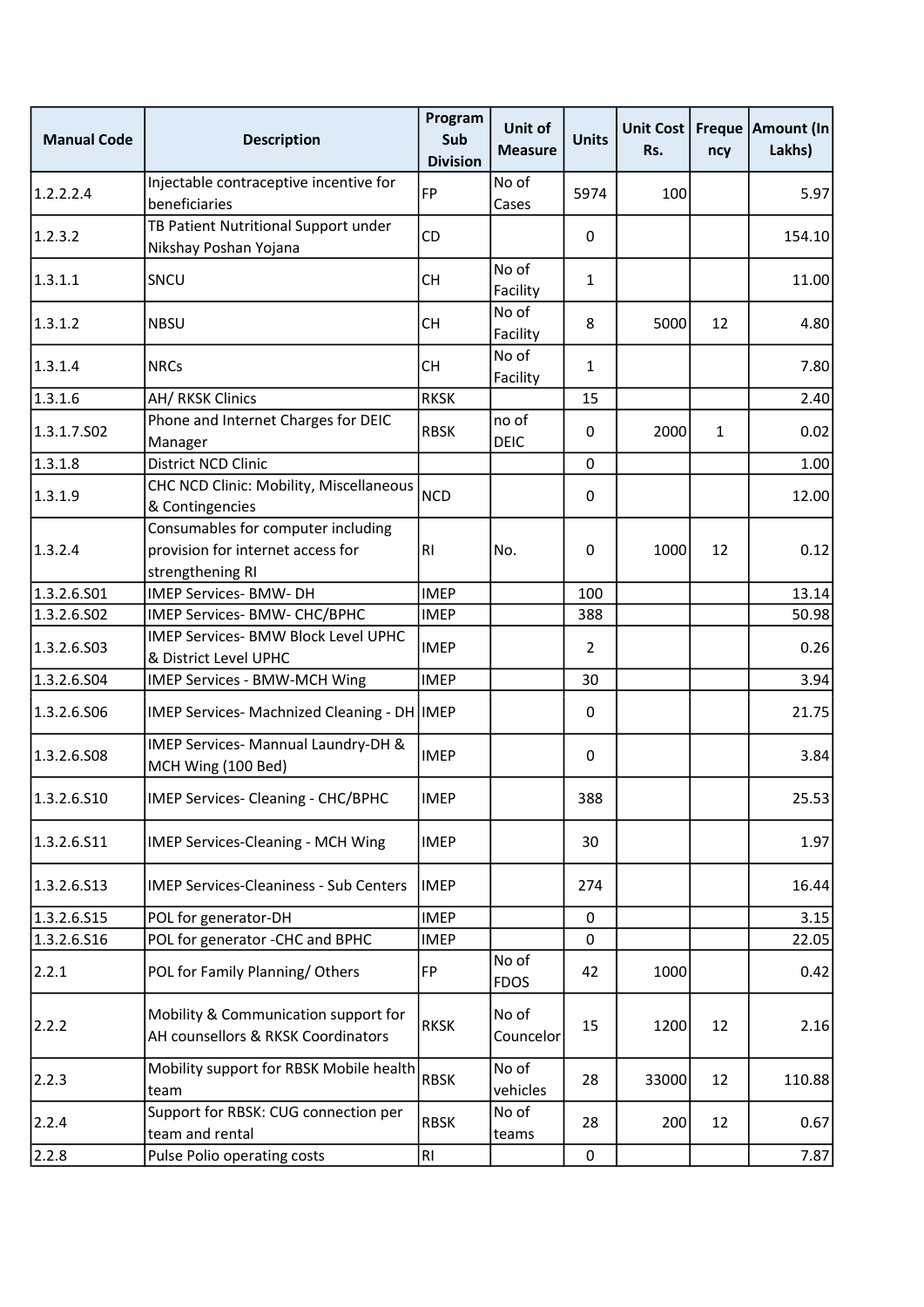| <b>Manual Code</b> | <b>Description</b>                                                                                                                                                                                  | Program<br>Sub<br><b>Division</b> | Unit of<br><b>Measure</b> | <b>Units</b> | Unit Cost<br>Rs. | ncy          | Freque   Amount (In<br>Lakhs) |
|--------------------|-----------------------------------------------------------------------------------------------------------------------------------------------------------------------------------------------------|-----------------------------------|---------------------------|--------------|------------------|--------------|-------------------------------|
| 2.3.1.1.2          | Monthly Village Health and Nutrition<br>Days                                                                                                                                                        | RI                                | no of<br>sessions         | 1668         | 100              | $\mathbf{1}$ | 1.67                          |
| 2.3.1.5            | Organizing Adolescent Health day                                                                                                                                                                    | <b>RKSK</b>                       | No of                     | 834          | 2500             | $\mathbf{1}$ | 20.85                         |
| 2.3.1.6            | <b>Organising Adolescent Friendly Club</b><br>meetings at subcentre Level                                                                                                                           | <b>RKSK</b>                       | No of AFC                 | 2502         | 250              | 9            | 6.26                          |
| 2.3.1.9            | Focus on slum & underserved areas in<br>urban areas/alternative vaccinator for<br>slums                                                                                                             | R <sub>1</sub>                    |                           | 36           |                  |              | 0.76                          |
| 2.3.2.3            | DMHP: Targeted interventions at<br>community level Activities &<br>interventions targeted at schools,<br>colleges, workplaces, out of school<br>adolescents, urban slums and suicide<br>prevention. | <b>NCD</b>                        |                           | 0            |                  |              | 6.00                          |
| 2.3.2.5            | Tobacco Cessation Centre (TCC):<br>Weekly FGD with the tobacco users                                                                                                                                | <b>NCD</b>                        |                           | 0            |                  |              | 0.52                          |
| 2.3.3.2            | Screening and free spectacles to school<br>children                                                                                                                                                 | <b>NCD</b>                        |                           | 0            |                  |              | 4.48                          |
| 2.3.3.3            | Screening and free spectacles for near<br>work to Old Person                                                                                                                                        | <b>NCD</b>                        |                           | 0            |                  |              | 4.48                          |
| 2.3.3.4.1          | Coverage of Public School                                                                                                                                                                           | <b>NCD</b>                        |                           | 0            |                  |              | 0.67                          |
| 2.3.3.4.2          | Coverage of Pvt. School                                                                                                                                                                             | <b>NCD</b>                        |                           | 0            |                  |              | 2.00                          |
| 2.3.3.4.3          | Coverage of Public School in other's<br>school programme                                                                                                                                            | <b>NCD</b>                        |                           | 0            |                  |              | 1.33                          |
| 2.3.3.4.4          | Coverage of Pvt. School in other's<br>school programme                                                                                                                                              | <b>NCD</b>                        |                           | 0            |                  |              | 1.00                          |
| 2.3.3.4.5          | Sensitization campaign for college<br>students                                                                                                                                                      | <b>NCD</b>                        |                           | 0            |                  |              | 2.00                          |
| 3.1.1.1.1          | JSY Incentive to ASHA                                                                                                                                                                               | <b>MH</b>                         | No of<br><b>ASHA</b>      | 15200        | 600              | $\mathbf{1}$ | 91.20                         |
| 3.1.1.1.2          | ASHA incentive under MAA programme<br>@ Rs 100 per ASHA for quarterly<br>mother's meeting                                                                                                           | <b>CH</b>                         | No of<br>meetings         | 1960         | 100              |              | 3.92                          |
| 3.1.1.1.3.501      | Incentive for Home Based Newborn<br>Care programme Rural                                                                                                                                            | <b>CH</b>                         | No of<br>newborn          | 84566        | 250              | $\mathbf{1}$ | 211.42                        |
| 3.1.1.1.5          | Incentive for referral of SAM cases to<br>NRC and for follow up of discharge SAM<br>children from NRCs                                                                                              | <b>CH</b>                         | No of<br>Child            | 860          | 150              | $\mathbf{1}$ | 0.26                          |
| 3.1.1.1.6          | Incentive for National Deworming Day<br>for mobilising out of school children                                                                                                                       | <b>RKSK</b>                       | No of<br>ASHA             | 2516         | 100              | $\mathbf{1}$ | 2.52                          |
| 3.1.1.1.7          | Incentive for IDCF for prophylactic<br>distribution of ORS to family with under-CH<br>five children.                                                                                                |                                   | No of<br><b>ASHA</b>      | 1960         | 100              | $\mathbf{1}$ | 1.96                          |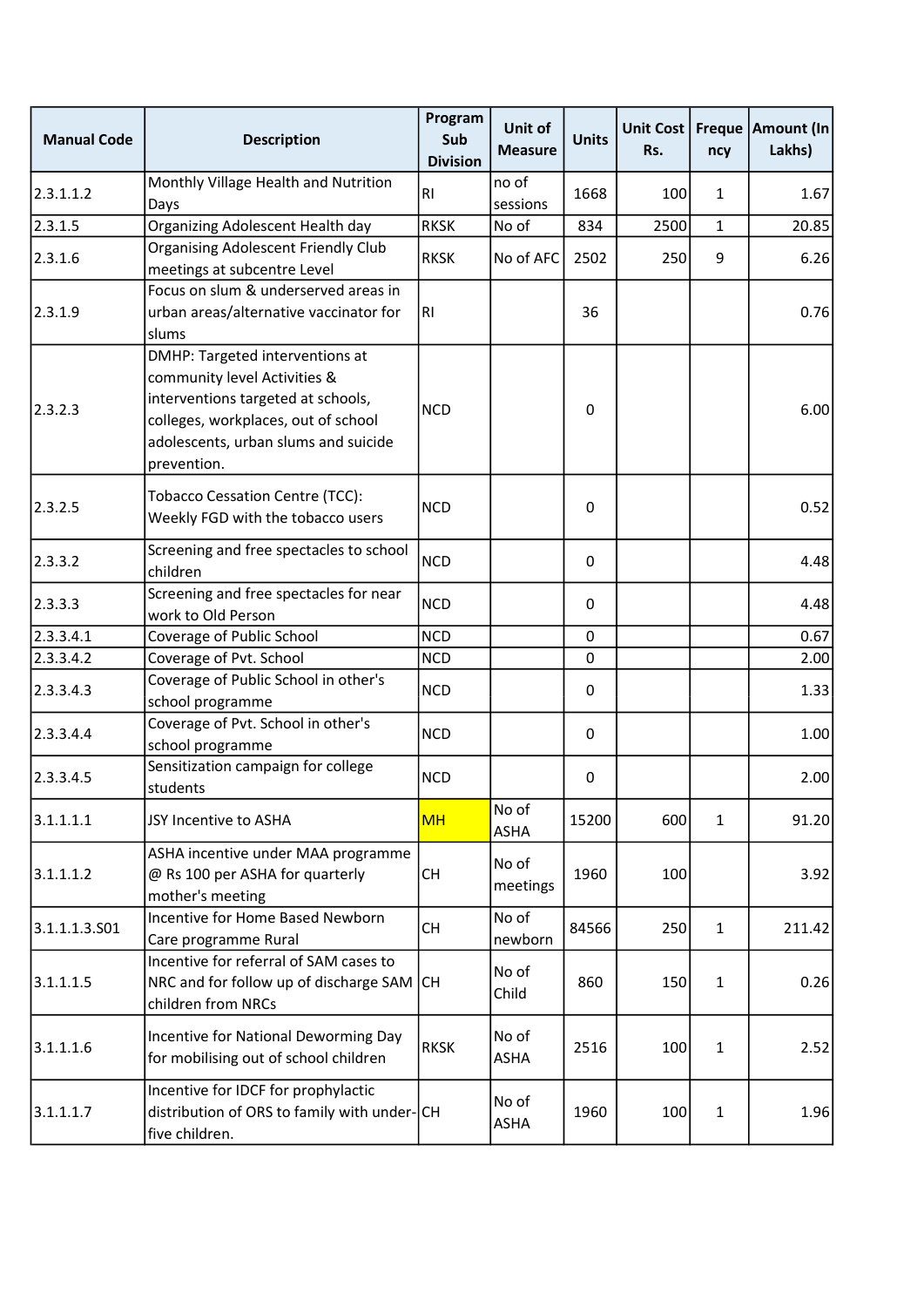| <b>Manual Code</b> | <b>Description</b>                                                                                                   | Program<br>Sub<br><b>Division</b> | Unit of<br><b>Measure</b>     | <b>Units</b> | Unit Cost<br>Rs. | ncy          | Freque   Amount (In<br>Lakhs) |
|--------------------|----------------------------------------------------------------------------------------------------------------------|-----------------------------------|-------------------------------|--------------|------------------|--------------|-------------------------------|
| 3.1.1.1.9          | National Iron Plus Incentive for<br>mobilizing children and/or ensuring<br>compliance and reporting (6-59<br>months) | <b>CH</b>                         | No of<br><b>ASHA</b>          | 1986         | 50               | $\mathbf{1}$ | 5.96                          |
| 3.1.1.1.11         | <b>ASHA Incentive under Immunzation</b>                                                                              | R <sub>1</sub>                    | no of<br>children             | 51945        | 225              | $\mathbf{1}$ | 116.88                        |
| 3.1.1.1.12         | Incentive to ASHA for Quaterly Visit<br>Under HBYC program                                                           | <b>CH</b>                         | No of<br>Child $/5$<br>visits | 50968        | 250              | $\mathbf{1}$ | 127.42                        |
| 3.1.1.1.13.S03     | ASHA incentive for HRP identification<br>and follow up                                                               | MH                                | No of<br>ASHA                 | 2000         | 300              | $\mathbf{1}$ | 6.00                          |
| 3.1.1.2.1          | ASHA Incentives under Saas Bahu<br>Sammellan                                                                         | <b>FP</b>                         | No of<br>Saas Bahu<br>Sammela | 1519         | 100              |              | 1.52                          |
| 3.1.1.2.2          | ASHA Incentives under Nayi Pehl Kit                                                                                  | FP                                | No of<br>Nayi                 | 4976         | 100              |              | 4.98                          |
| 3.1.1.2.4          | <b>ASHA PPIUCD incentive for</b><br>accompanying the client for PPIUCD<br>insertion                                  | <b>FP</b>                         |                               | 1670         | 150              |              | 2.51                          |
| 3.1.1.2.5          | <b>ASHA PAIUCD incentive for</b><br>accompanying the client for PAIUCD<br>insertion                                  | <b>FP</b>                         |                               | 10           | 150              |              | 0.02                          |
| 3.1.1.2.6.S01      | ASHA incentive under ESB scheme for<br>promoting spacing of births between 02   FP<br>children                       |                                   | No of<br>Clints               | 1015         | 500              |              | 5.07                          |
| 3.1.1.2.6.S02      | ASHA incentive under ESB scheme for<br>promoting spacing of 02 years after<br>marriage                               | <b>FP</b>                         | No of<br>Clints               | 1015         | 500              |              | 5.07                          |
| 3.1.1.2.7          | ASHA incentive under ESB scheme for<br>promoting Adoption of Limiting Method FP<br>upto Two Children                 |                                   | No of<br>Clints               | 208          | 1000             |              | 2.08                          |
| 3.1.1.2.9.501      | ASHA incentive for injectable<br>contraceptive                                                                       | <b>FP</b>                         | No of<br>Cases                | 4182         | 100              |              | 4.18                          |
| 3.1.1.2.9.S02      | Reimbursement of travel expenses for<br>accompanying a women to facility for<br>medical abortion                     | FP                                | No of<br>Cases                | 40           | 225              |              | 0.09                          |
| 3.1.1.2.9.503      | Reimbursement of travel expenses for<br>accompanying a women to facility for<br>surgical abortion (MVA/EVA)          | <b>FP</b>                         | No of<br>Cases                | 40           | 150              |              | 0.06                          |
| 3.1.1.3.2          | Incentive for mobilizing adolescents and<br>community for AHD                                                        | <b>RKSK</b>                       | No of<br><b>ASHA</b>          | 2535         | 200              | $\mathbf{1}$ | 15.21                         |
| 3.1.1.4.2          | ASHA Incentive for Dengue and<br>Chikungunya                                                                         |                                   |                               | 0            |                  |              | 25.19                         |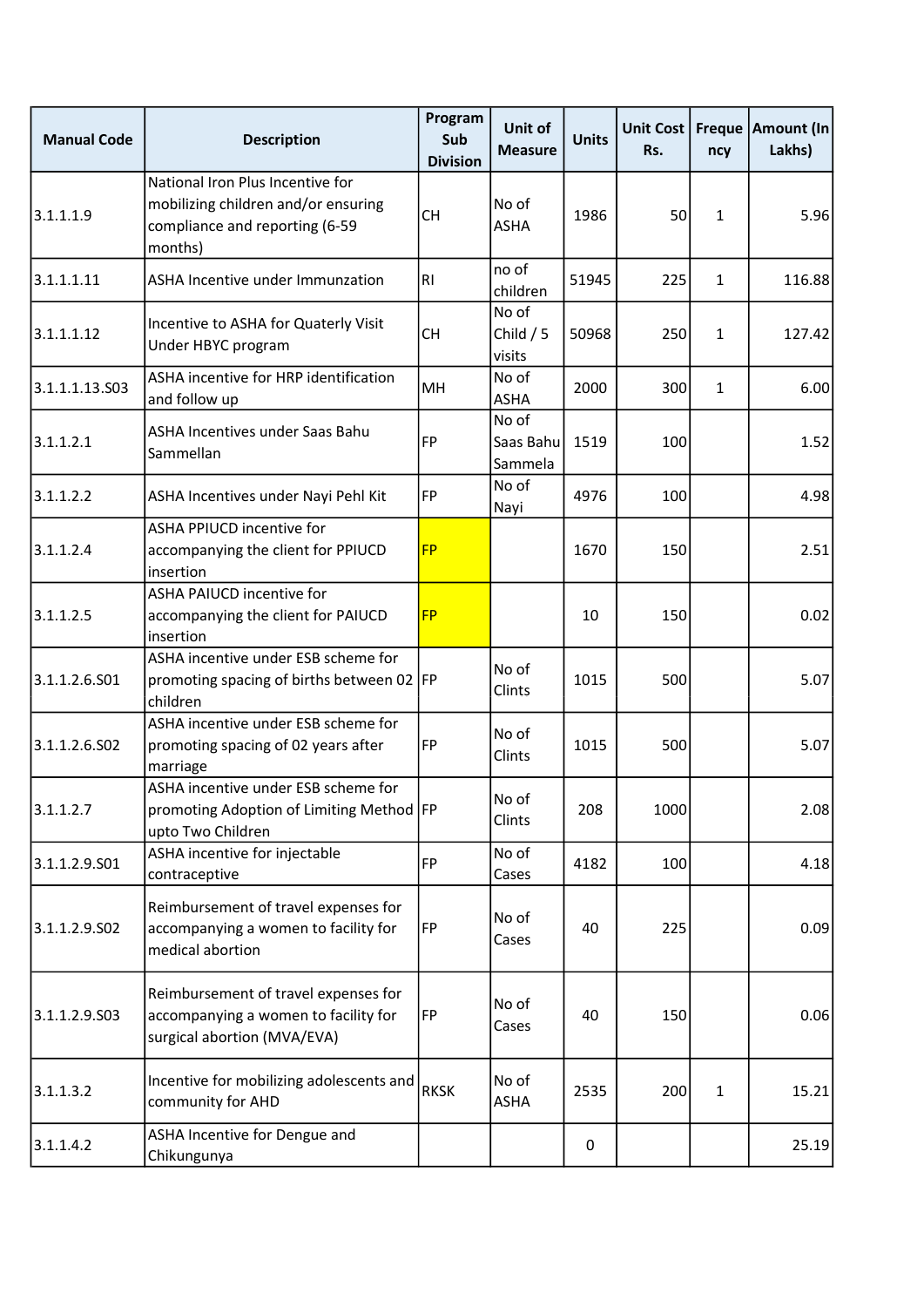| <b>Manual Code</b>    | <b>Description</b>                                                                                | Program<br>Sub<br><b>Division</b> | Unit of<br><b>Measure</b>     | <b>Units</b> | Unit Cost<br>Rs. | ncy          | Freque   Amount (In<br>Lakhs) |
|-----------------------|---------------------------------------------------------------------------------------------------|-----------------------------------|-------------------------------|--------------|------------------|--------------|-------------------------------|
| 3.1.1.4.4             | ASHA incentive for referral of AES/JE<br>cases to the nearest CHC/DH/Medical<br>College           |                                   |                               | 0            |                  |              | 0.35                          |
| 3.1.1.4.5             | Honorarium for Drug Distribution<br>including ASHAs and supervisors<br>involved in MDA            |                                   |                               | 0            |                  |              | 39.22                         |
| 3.1.1.4.8.1           | ASHA incentive for detection of leprosy                                                           |                                   |                               | 445          |                  |              | 1.11                          |
| 3.1.1.4.8.2           | ASHA Incentive for PB (Treatment<br>completion)                                                   |                                   |                               | 267          |                  |              | 1.07                          |
| 3.1.1.4.8.3           | ASHA Incentive for MB (Treatment<br>completion)                                                   |                                   |                               | 178          |                  |              | 1.07                          |
| 3.1.1.4.9             | ASHA Involvement under NLEP -<br>Sensitisation                                                    |                                   |                               | 300          |                  |              | 0.30                          |
| 3.1.1.5.2.503         | ASHA Incentive Filling of CBAC forms<br>Under HWC                                                 | <b>CP</b>                         |                               | 0            |                  |              | 37.50                         |
| 3.1.1.5.2.504         | ASHA Incentive for Mobilising,<br>Screening and Follow Up Under HWC                               | <b>CP</b>                         |                               | 0            |                  |              | 37.50                         |
| 3.1.1.6.1             | ASHA incentives for routine activities                                                            | CP                                |                               | 2519         |                  |              | 604.56                        |
| 3.1.1.6.3.504         | Incentive to ASHA Facilitator                                                                     | <b>CP</b>                         |                               | 126          |                  |              | 6.80                          |
| 3.1.1.6.3.505         | Incentive to ASHA for Health Promotion<br>Day                                                     | <b>CP</b>                         |                               | 2519         |                  |              | 60.46                         |
| 3.1.1.6.3.506         | Incentive to ASHA under PMMVY                                                                     | CP                                |                               | 15114        |                  |              | 15.11                         |
| 3.1.1.6.3.507         | Incentive to ASHA Facilitator for<br><b>CBAC, HRP and SAM Tracking</b>                            | <b>CP</b>                         |                               | 126          |                  |              | 18.90                         |
| 3.1.2.8.502           | Training under HBYC TOT at District<br>Level & Block Level Training                               | <b>CH</b>                         | No of<br><b>Batch</b>         | $\mathbf{1}$ |                  |              | 0.75                          |
| 3.1.2.10              | Any Other (ASHATraining Cost)                                                                     |                                   |                               | 0            |                  |              | 35.76                         |
| 3.1.3.1               | Supervision costs by ASHA<br>facilitators(12 months)                                              | <b>CP</b>                         |                               | 126          |                  |              | 90.72                         |
| 3.1.3.2               | Support provisions to ASHA (Uniform)                                                              | CP                                |                               | 2645         |                  |              | 15.87                         |
| 3.1.3.3               | Awards to ASHA's/Link workers                                                                     | <b>CP</b>                         |                               | 0            |                  |              | 8.08                          |
| 3.1.3.4               | Mobilization of children through ASHA<br>or other mobilizers                                      | R1                                | No of<br>session              | 13344        | 150              | $\mathbf{1}$ | 20.02                         |
| 3.1.3.5.501           | Incentive for other link workers for<br>Prepration of Due List of Childrens to be RI<br>immunized |                                   | No of<br>session              | 1980         | 100              | $\mathbf{1}$ | 1.98                          |
| 3.2.1.SO <sub>2</sub> | Other activities under Mission Parivar<br>Vikas: Demand Generation (Saas Bahu<br>Sammellan)       | FP                                | No of<br>Saas Bahu<br>Sammela | 1519         | 1500             |              | 22.78                         |
| 3.2.2                 | Incentives for Peer Educators                                                                     | <b>RKSK</b>                       | No of PE                      | 10124        | 50               | $\mathbf{1}$ | 34.15                         |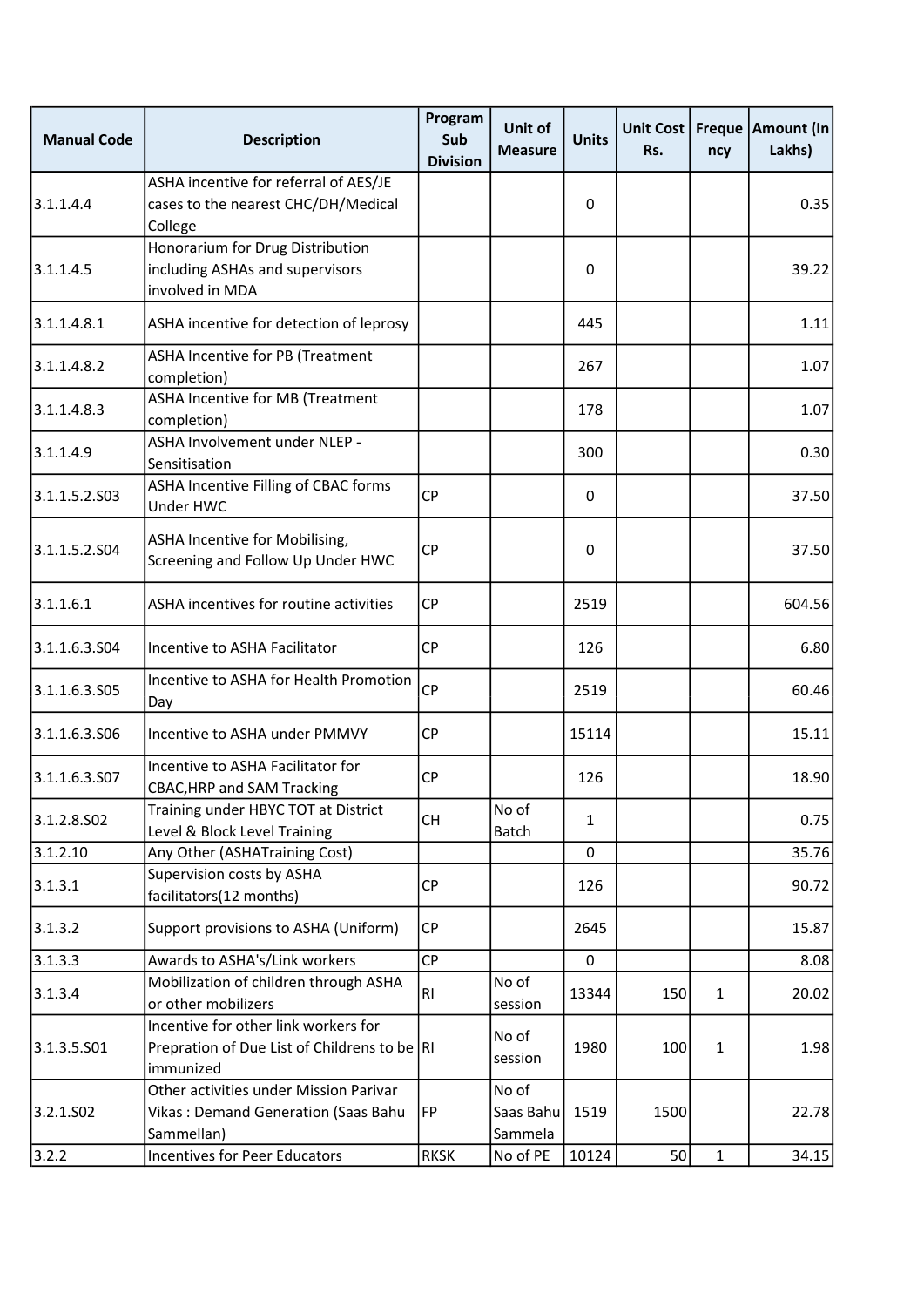| <b>Manual Code</b> | <b>Description</b>                                                                                                             | Program<br>Sub<br><b>Division</b> | Unit of<br><b>Measure</b>        | <b>Units</b> | Unit Cost<br>Rs. | ncy          | Freque   Amount (In<br>Lakhs) |
|--------------------|--------------------------------------------------------------------------------------------------------------------------------|-----------------------------------|----------------------------------|--------------|------------------|--------------|-------------------------------|
| 3.2.3.1.1          | Treatment Supporter Honorarium (Rs<br>1000)                                                                                    |                                   |                                  | 0            |                  |              | 30.82                         |
| 3.2.3.1.2          | Treatment Supporter Honorarium (Rs<br>5000)                                                                                    |                                   |                                  | 0            |                  |              | 4.68                          |
| 3.2.3.1.3          | Incentive for informant (Rs 500)                                                                                               |                                   |                                  | 0            |                  |              | 3.46                          |
| 3.2.3.4.501        | Incentive for community<br>volunteers/supervisors/LT etc<br>undertaking ACF                                                    |                                   |                                  | 0            |                  |              | 36.64                         |
| 3.2.5.2.1          | Dengue & Chikungunya: Vector Control,<br>environmental management & fogging<br>machine                                         |                                   |                                  | 0            |                  |              | 2.47                          |
| 3.3.3.2            | Training of PRI's representatives/ Police<br>personnel/ Teachers/ Transport<br>personnel/ NGO personnel/ other<br>stakeholders |                                   |                                  | 0            |                  |              | 0.30                          |
| 3.3.4.S01          | <b>AAA Platform</b>                                                                                                            |                                   |                                  | 5631         |                  |              | 25.34                         |
| 4.1.1              | <b>District Hospitals</b>                                                                                                      | <b>CP</b>                         |                                  | 1            |                  |              | 5.00                          |
| 4.1.3              | <b>Community Health Centers</b>                                                                                                | <b>CP</b>                         |                                  | 16           |                  |              | 40.00                         |
| 4.1.4              | <b>Primary Health Centers</b>                                                                                                  | CP                                |                                  | 58           |                  |              | 50.75                         |
| 4.1.5              | <b>Sub Centers</b>                                                                                                             | CP                                |                                  | 278          |                  |              | 33.36                         |
| 4.1.6              | Village Health Sanitation & Nutrition<br>Committee                                                                             | <b>CP</b>                         |                                  | 2035         |                  |              | 122.10                        |
| 4.1.7.501          | H&WC Additional Untied Grant-SC                                                                                                | CP                                |                                  | $\mathbf 0$  |                  |              | 72.30                         |
| 4.1.7.502          | H&WC Additional Untied Grant-PHC                                                                                               | <b>CP</b>                         |                                  | 0            |                  |              | 28.50                         |
| 5.1.1.2.8          | Infrastructure strengthening of SC to<br>H&WC                                                                                  | <b>CP</b>                         |                                  | 0            |                  |              | 189.00                        |
| 5.2.1.9            | AFHCs at Medical college/ DH/CHC/PHC<br>level                                                                                  | <b>RKSK</b>                       | No of<br>clinics                 | 15           | 50000            | $\mathbf{1}$ | 7.50                          |
| 5.3.3              | Blood bank/ Blood storage/ Day care<br>centre for hemoglobinopathies                                                           | <b>BLOOD</b><br><b>CELL</b>       |                                  | 0            |                  |              | 2.50                          |
| 5.3.9              | Safety Pits                                                                                                                    | <b>RI</b>                         | No.                              | 17           | 6000             | $\mathbf{1}$ | 1.02                          |
| 5.3.13             | ICU Establishment in Endemic District                                                                                          | CD                                |                                  | 0            |                  |              | 5.54                          |
| 5.3.14             | Civil Works under RNTCP                                                                                                        | CD                                |                                  | 0            |                  |              | 4.41                          |
| 6.1.1.1.1          | MVA / EVA for Safe Abortion services                                                                                           | FP/CAC                            | No of<br>MVA/<br><b>EVA kits</b> | 20           | 3000             |              | 0.60                          |
| 6.1.1.2.2          | Digital Hemoglobinometer for RBSK<br>Team                                                                                      | <b>RKSK</b>                       |                                  | $\mathbf{1}$ |                  |              | 0.10                          |
| 6.1.1.2.3 S01      | Procurement Of Equipment for Skill Lab<br><b>Under SAANS at District Level</b>                                                 | <b>CH</b>                         | No of<br>Equipmen<br>t           | $\mathbf{1}$ |                  |              | 2.50                          |
| 6.1.1.2.3.502      | Procurement Of Hand held Pulse<br>Oximeter and nebulizer under SAANS at CH<br>District Level                                   |                                   | No of<br>Equipmen<br>t           | 108          |                  |              | 9.72                          |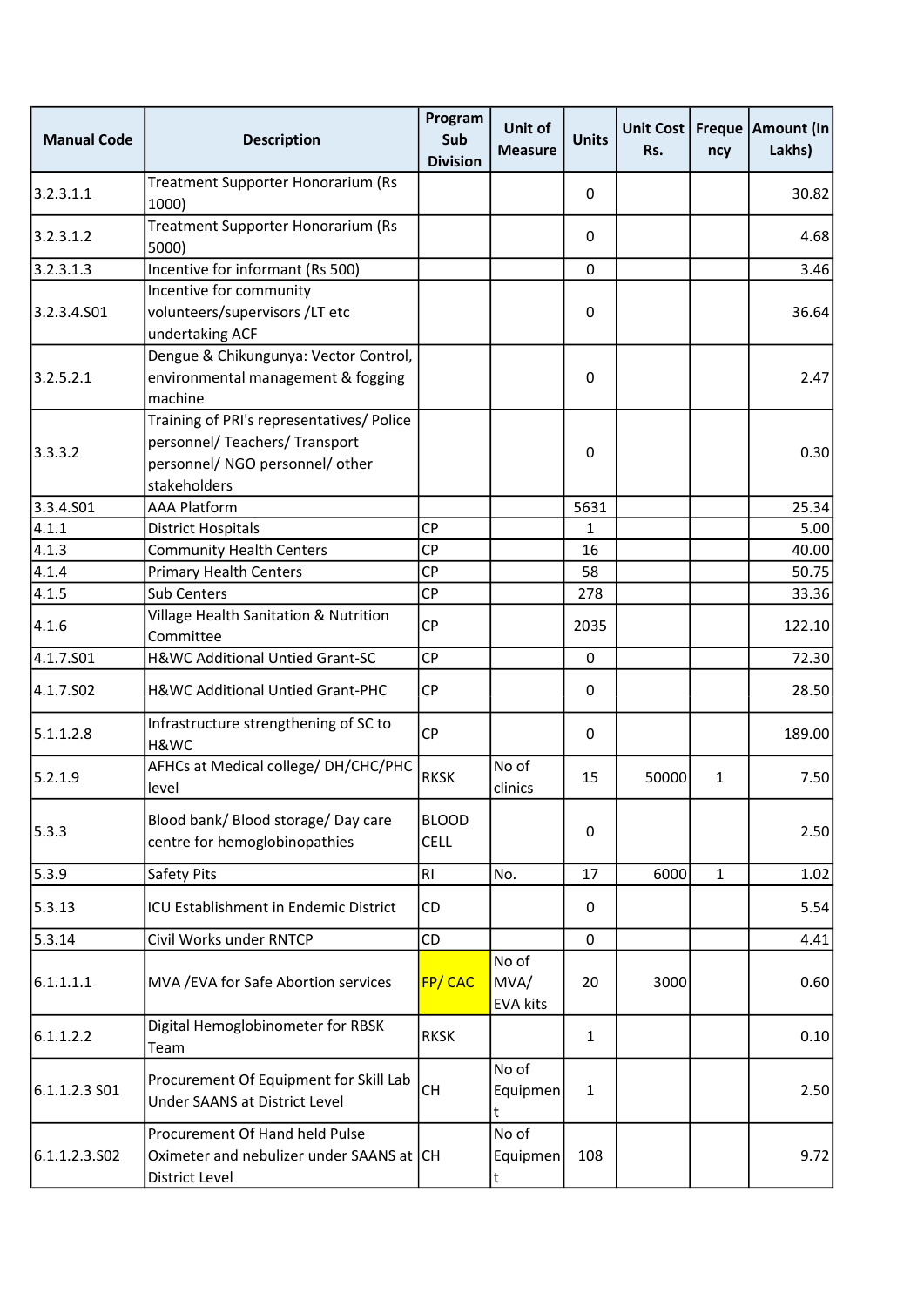| <b>Manual Code</b> | <b>Description</b>                                                       | Program<br>Sub<br><b>Division</b> | Unit of<br><b>Measure</b>          | <b>Units</b> | Unit Cost<br>Rs. | ncy          | Freque   Amount (In<br>Lakhs) |
|--------------------|--------------------------------------------------------------------------|-----------------------------------|------------------------------------|--------------|------------------|--------------|-------------------------------|
| 6.1.1.3.1          | <b>NSV</b> kits                                                          | FP                                |                                    | 3            | 1000             |              | 0.03                          |
| 6.1.1.3.5          | <b>PPIUCD forceps</b>                                                    | FP                                | No of<br>Kallys<br>forceps         | 5            | 1000             |              | 0.05                          |
| 6.1.1.5.1          | Equipment for Mobile health teams                                        | <b>RBSK</b>                       | No of<br>teams                     | 28           | 5000             | $\mathbf{1}$ | 1.40                          |
| 6.1.1.15.2         | <b>Equipment for IHIP</b>                                                |                                   |                                    | $\pmb{0}$    |                  |              | 0.60                          |
| 6.1.1.17.1         | Equipments                                                               |                                   |                                    | $\mathbf 0$  |                  |              | 0.05                          |
| 6.1.1.18.1         | Procurement of Equipment                                                 |                                   |                                    | 0            |                  |              | 1.50                          |
| 6.1.1.19.3         | Grant-in-aid for Vision Centre (PHC)<br>(Govt.)                          |                                   |                                    | 0            |                  |              | 1.00                          |
| 6.1.1.21.4         | Non-recurring GIA: Machinery &<br><b>Equipment for CHC</b>               |                                   |                                    | 0            |                  |              | 2.50                          |
| 6.1.1.23.4         | Non-recurring: Equipment at CHC NCD<br>clinic                            |                                   |                                    | 0            |                  |              | 56.00                         |
| 6.1.2.3.1          | <b>MCR</b>                                                               |                                   |                                    | 95           |                  |              | 0.38                          |
| 6.1.2.3.2          | Aids/Appliance                                                           |                                   |                                    | 0            |                  |              | 0.17                          |
| 6.1.2.5.1          | Tablets; software for H&WC and ANM/<br><b>MPW</b>                        | <b>CP</b>                         |                                    | 0            |                  |              | 2.85                          |
| 6.1.3.1.3          | <b>Equipment Maintenance</b>                                             |                                   |                                    | 0            |                  |              | 1.46                          |
| 6.2.1.2            | Drugs for Safe Abortion (MMA)                                            | FP/CAC                            | No of<br><b>Tablets</b>            | 300          |                  |              | 0.04                          |
| 6.2.1.7.5.S01      | Drugs & Consumables Normal Delivery<br>L1 Facility                       | MH                                | No of<br>benificieri<br>es         | 5000         | 100              |              | 1.00                          |
| 6.2.1.7.5.S02      | Drugs & Consumables Normal Delivery<br>L <sub>2</sub> Facility           | MH                                | No of<br>benificieri   15000<br>es |              | 200              | 1            | 6.00                          |
| 6.2.1.7.5.503      | Drugs & Consumables Normal Delivery<br>L3 Facility                       | MH                                | No of<br>benificieri<br>es         | 3100         | 300              | $\mathbf{1}$ | 2.48                          |
| 6.2.1.7.5.504      | Drugs & Consumables Caesarean<br>Delivery L3 Facility                    | MH                                | No of<br>benificieri<br>es         | 100          | 1800             | $\mathbf{1}$ | 0.36                          |
| 6.2.1.7.5.508      | Drugs & Consumables Safe Dilivery Kit<br>for HIV infected Pregnant Women | MH                                | No of<br>benificieri<br>es         | 25           | 1500             | $\mathbf{1}$ | 0.38                          |
| 6.2.2.9            | AEFI kit under RI Program                                                | RI                                | No.                                | 70           | 200              | $\mathbf{1}$ | 0.14                          |
| 6.2.3.1            | Nayi Pehl Kit                                                            | <b>FP</b>                         | No of<br>Nayi                      | 4976         | 220              |              | 10.95                         |
| 6.2.5.1            | Medicine for Mobile health team                                          | <b>RBSK</b>                       | No of<br>teams                     | 28           | 5000             | $\mathbf{1}$ | 1.40                          |
| 6.2.6.4            | Replenishment of ASHA HBNC kits                                          | <b>CP</b>                         |                                    | 2369         |                  |              | 3.55                          |
| 6.2.8.1            | Red/Black plastic bags et                                                | R <sub>l</sub>                    | No of<br>session                   | 16680        | 10               | $\mathbf{1}$ | 1.67                          |
| 6.2.8.2            | Bleach/Hypochlorite solution/ Twin<br>bucket and hub cutter              | RI                                |                                    | 17           |                  |              | 0.26                          |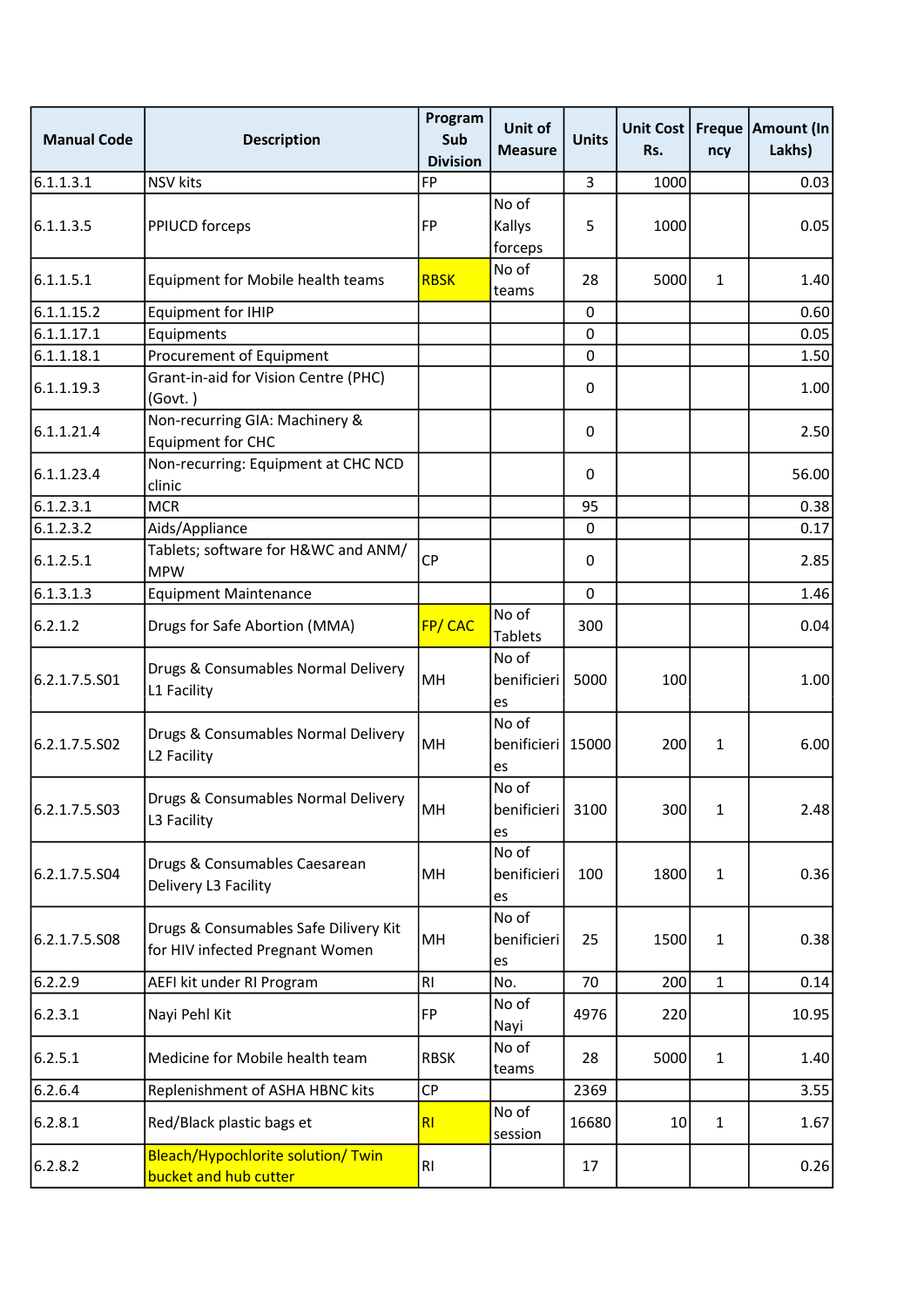| <b>Manual Code</b> | <b>Description</b>                                                                             | Program<br>Sub<br><b>Division</b> | Unit of<br><b>Measure</b>          | <b>Units</b>   | Unit Cost<br>Rs. | ncy          | Freque   Amount (In<br>Lakhs) |
|--------------------|------------------------------------------------------------------------------------------------|-----------------------------------|------------------------------------|----------------|------------------|--------------|-------------------------------|
| 6.2.9.1            | AYUSH drugs for DH / CHC / PHC                                                                 | <b>AYUSH</b>                      |                                    | 16             |                  |              | 8.00                          |
| 6.2.12.1           | Chloroquine phosphate tablets                                                                  |                                   |                                    | 0              |                  |              | 0.20                          |
| 6.2.12.2           | Primaquine tablets 2.5 mg                                                                      |                                   |                                    | 0              |                  |              | 0.10                          |
| 6.2.12.3           | Primaquine tablets 7.5 mg                                                                      |                                   |                                    | 0              |                  |              | 0.20                          |
| 6.2.13.1           | Supportive drugs, lab. Reagents                                                                |                                   |                                    | 0              |                  |              | 0.68                          |
| 6.2.14.1           | <b>Laboratory Materials</b>                                                                    |                                   |                                    | 0              |                  |              | 17.88                         |
| 6.2.14.2           | Procurement of Drugs                                                                           |                                   |                                    | 0              |                  |              | 9.24                          |
| 6.2.15.1           | Assistance for<br>consumables/drugs/medicines to the<br>Govt./District Hospital for Cat sx etc | <b>NCD</b>                        |                                    | 0              |                  |              | 13.13                         |
| 6.2.18.1           | Procurement of medicine &<br>consumables for TCC under NTCP                                    |                                   |                                    | 0              |                  |              | 2.00                          |
| 6.2.19.1           | Drugs & supplies for District NCD Clinic                                                       |                                   |                                    | 0              |                  |              | 12.00                         |
| 6.2.19.3           | Drugs & supplies for CHC NCD Clinic                                                            |                                   |                                    | 0              |                  |              | 24.00                         |
| 6.2.19.4           | Drugs & supplies for PHC level                                                                 |                                   |                                    | 0              |                  |              | 18.25                         |
| 6.2.19.5           | Drugs & supplies for Sub-Centre level                                                          |                                   |                                    | 0              |                  |              | 34.25                         |
| 6.2.22.1           | Cost of Lab recurring expences for H &<br>WC                                                   | <b>CP</b>                         |                                    | 0              |                  |              | 89.40                         |
| 6.4.3.S01          | Free Diagnostics for Pregnant women<br>under JSSK - USG on PPP for PMSMA                       | MH                                | No of<br><b>USG</b>                | 1100           | 300              | $\mathbf{1}$ | 3.30                          |
| 6.4.3.502          | Free Diagnostics for Pregnant women<br>under JSSK- AVD for for HIV & Syphilis<br>at VHNDs      | MH                                | No of<br><b>AVD</b>                | 174            | 25               | $\mathbf{1}$ | 4.52                          |
| 6.4.3.503          | Free Diagnostics for Pregnant women<br>under JSSK-MH                                           | <b>MH</b>                         | No of<br>benificieri   71000<br>es |                | 200              | $\mathbf{1}$ | 22.72                         |
| 6.4.4              | Free Diagnostics for Sick infants under<br><b>JSSK</b>                                         | <b>CH</b>                         | No of<br>units                     | 1              |                  |              | 1.20                          |
| 7.5.2              | Any Other                                                                                      |                                   |                                    | 0              |                  |              | 6.16                          |
| 8.1.1.1            | ANMs                                                                                           | MН                                |                                    | 311            |                  |              | 578.45                        |
| 8.1.1.2.503        | Staff Nurses-CD-NVBDCP-AES/JE                                                                  | CD                                |                                    | 0              |                  |              | 227.95                        |
| 8.1.1.2.505        | <b>Staff Nurses-MH</b>                                                                         | MH                                |                                    | 48             |                  |              | 150.78                        |
| 8.1.1.2.511        | Staff Nurse - HWC                                                                              | CP                                |                                    | 0              |                  |              | 95.05                         |
| 8.1.1.5.502        | Laboratory Technicians -HR                                                                     |                                   |                                    | 1              |                  |              | 2.55                          |
| 8.1.1.5.504        | Laboratory Technicians - RNTCP                                                                 |                                   |                                    | 0              |                  |              | 3.61                          |
| 8.1.1.6.S05        | OT Technician                                                                                  | <b>MH</b>                         |                                    | 3              |                  |              | 7.56                          |
| 8.1.2.1.504        | Obstetricians and Gynaecologists -MH                                                           | MH                                |                                    | $\overline{2}$ |                  |              | 21.60                         |
| 8.1.2.2.503        | Paediatricians-CD-NVBDCP- AES/JE                                                               | <b>CD</b>                         |                                    | $\pmb{0}$      |                  |              | 25.20                         |
| 8.1.2.3.505        | Anaesthetists - MH                                                                             | MH                                |                                    | $\overline{2}$ |                  |              | 14.40                         |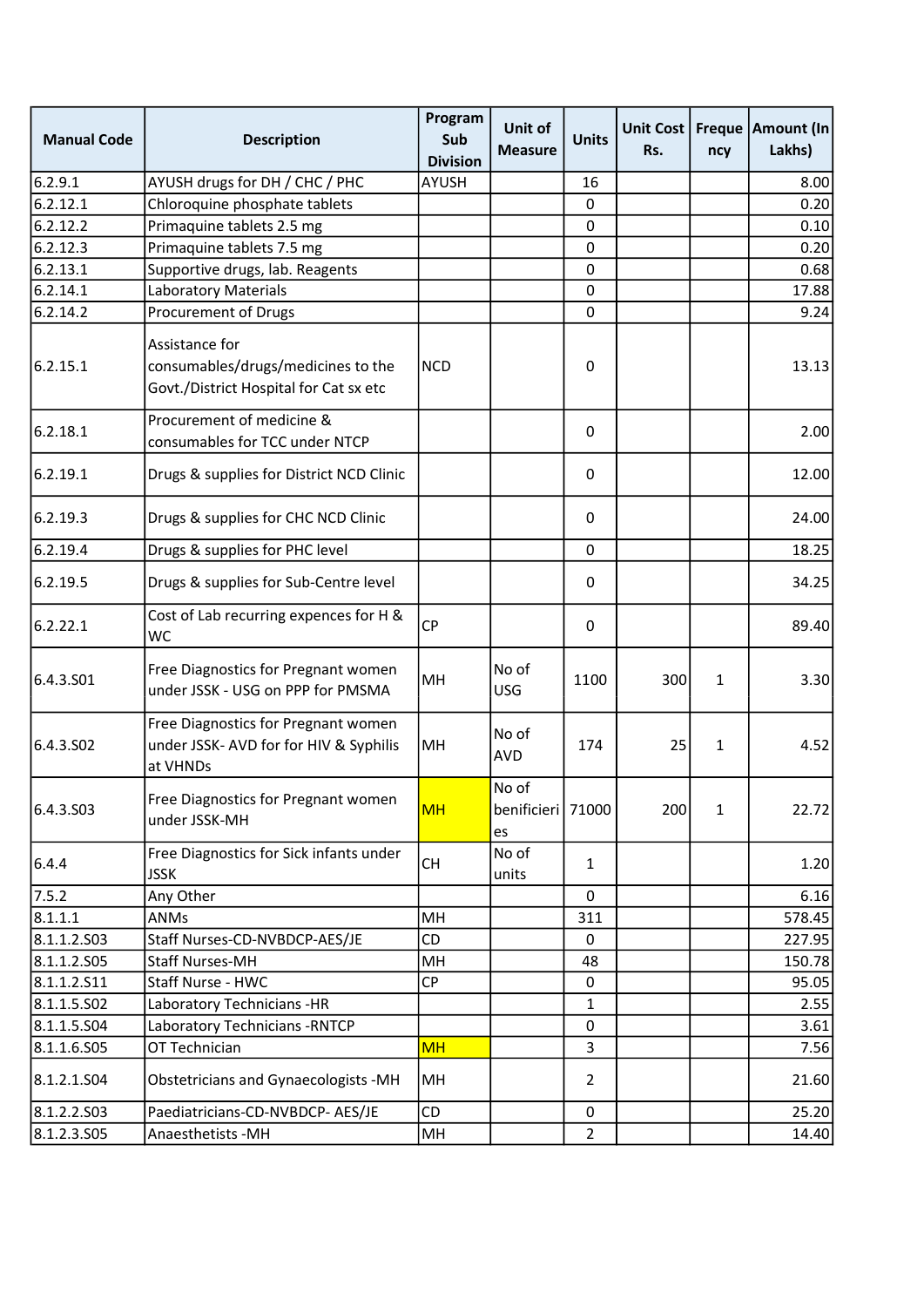| <b>Manual Code</b> | <b>Description</b>                                                                       | Program<br>Sub<br><b>Division</b> | Unit of<br><b>Measure</b> | <b>Units</b>   | Unit Cost<br>Rs. | ncy          | Freque   Amount (In<br>Lakhs) |
|--------------------|------------------------------------------------------------------------------------------|-----------------------------------|---------------------------|----------------|------------------|--------------|-------------------------------|
| 8.1.3.10.501       | FRU Operationalization for Gynae &<br>anesthetist specialist on call from govt<br>sector | MH                                | No of C-<br>section       | 6              | 3000             | $\mathbf{1}$ | 0.18                          |
| 8.1.3.10.502       | <b>FRU Operationalization Gynecologists</b><br>specialist on call from pvt sector        | MH                                | No of C-<br>section       | 3              | 4500             | $\mathbf{1}$ | 0.14                          |
| 8.1.3.10.503       | FRU Operationalization anesthetist<br>specialist on call for from pvt sector             | MH                                | No of C-<br>section       | 3              | 3000             | 1            | 0.09                          |
| 8.1.4.1.501        | Dental Surgeons- DH & CHC                                                                |                                   |                           | 4              |                  |              | 20.23                         |
| 8.1.5.501          | Medical Officers -CD-NVBDCP-AES/JE                                                       | <b>CD</b>                         |                           | 0              |                  |              | 18.54                         |
| 8.1.5.503          | <b>Medical Officers -MH</b>                                                              | MH                                |                           | 3              |                  |              | 11.70                         |
| 8.1.6.1            | <b>AYUSH MOs</b>                                                                         | <b>AYUSH</b>                      |                           | 16             |                  |              | 72.24                         |
| 8.1.6.2            | Pharmacist - AYUSH                                                                       | AYUSH                             |                           | 4              |                  |              | 8.32                          |
| 8.1.7.1.1          | MOs-AYUSH                                                                                | <b>RBSK</b>                       |                           | 53             |                  |              | 204.34                        |
| 8.1.7.1.2.501      | MOs-MBBS                                                                                 | <b>RBSK</b>                       |                           | 3              |                  |              | 20.97                         |
| 8.1.7.1.3          | <b>Staff Nurse</b>                                                                       | <b>RBSK</b>                       |                           | $\overline{2}$ |                  |              | 6.41                          |
| 8.1.7.1.4          | <b>ANM</b>                                                                               | <b>RBSK</b>                       |                           | 26             |                  |              | 44.21                         |
| 8.1.7.1.5.502      | Pharmacists                                                                              | <b>RBSK</b>                       |                           | 28             |                  |              | 51.42                         |
| 8.1.8.1            | <b>Medical Officers</b>                                                                  | <b>CH</b>                         |                           | $\mathbf{1}$   |                  |              | 5.40                          |
| 8.1.8.2            | <b>Staff Nurse</b>                                                                       | <b>CH</b>                         |                           | 4              |                  |              | 12.30                         |
| 8.1.8.3            | Cook cum caretaker                                                                       | <b>CH</b>                         |                           | $\overline{2}$ |                  |              | 3.39                          |
| 8.1.8.5            | Feeding demonstrator for NRC                                                             | <b>CH</b>                         |                           | $\mathbf{1}$   |                  |              | 1.49                          |
| 8.1.9.1            | Paediatrician                                                                            | <b>CH</b>                         |                           | 3              |                  |              | 67.50                         |
| 8.1.9.3.501        | Staff Nurse - SNCU/KMC                                                                   | <b>CH</b>                         |                           | 18             |                  |              | 52.92                         |
| 8.1.9.3.502        | Staff Nurse -NBSU                                                                        | <b>CH</b>                         |                           | 24             |                  |              | 44.28                         |
| 8.1.9.6.501        | Ancillary Staff-CD-NVBDCP-AES &JE                                                        | CD                                |                           | 0              |                  |              | 8.55                          |
| 8.1.9.6.S02        | Others- SNCU Staff (Ward Aaya/<br>Cleaner/ Security Guard)                               | <b>CH</b>                         |                           | 9              |                  |              | 12.43                         |
| 8.1.9.6.S03        | Others- SNCU Staff DEO                                                                   | <b>CH</b>                         |                           | $\mathbf{1}$   |                  |              | 2.14                          |
| 8.1.12.1           | Mid-level Service Provider                                                               | CP                                |                           | 0              |                  |              | 391.54                        |
| 8.1.12.2           | Performance incentive for Mid-level<br>service providers                                 | CP                                |                           | 0              |                  |              | 316.80                        |
| 8.1.13.1.S02       | Counsellor -RKSK                                                                         | <b>RKSK</b>                       |                           | 15             |                  |              | 18.52                         |
| 8.1.13.4.S01       | Microbiologists-CD-NVBDCP-AES/JE                                                         | CD                                |                           | 0              |                  |              | 4.95                          |
| 8.1.13.5           | Audiometrician/ Audiologist-NCD-<br><b>NPPCD</b>                                         | <b>NCD</b>                        |                           | 0              |                  |              | 3.78                          |
| 8.1.13.10          | TBHV-CD-RNTCP                                                                            | <b>CD</b>                         |                           | 0              |                  |              | 3.58                          |
| 8.1.13.18          | Audiometrics Asstt.NCD-NPPCD                                                             | <b>NCD</b>                        |                           | 0              |                  |              | 2.13                          |
| 8.1.13.19          | Instructor for Hearing Imapired Children-<br>NCD-NPPCD                                   | <b>NCD</b>                        |                           | 0              |                  |              | 1.53                          |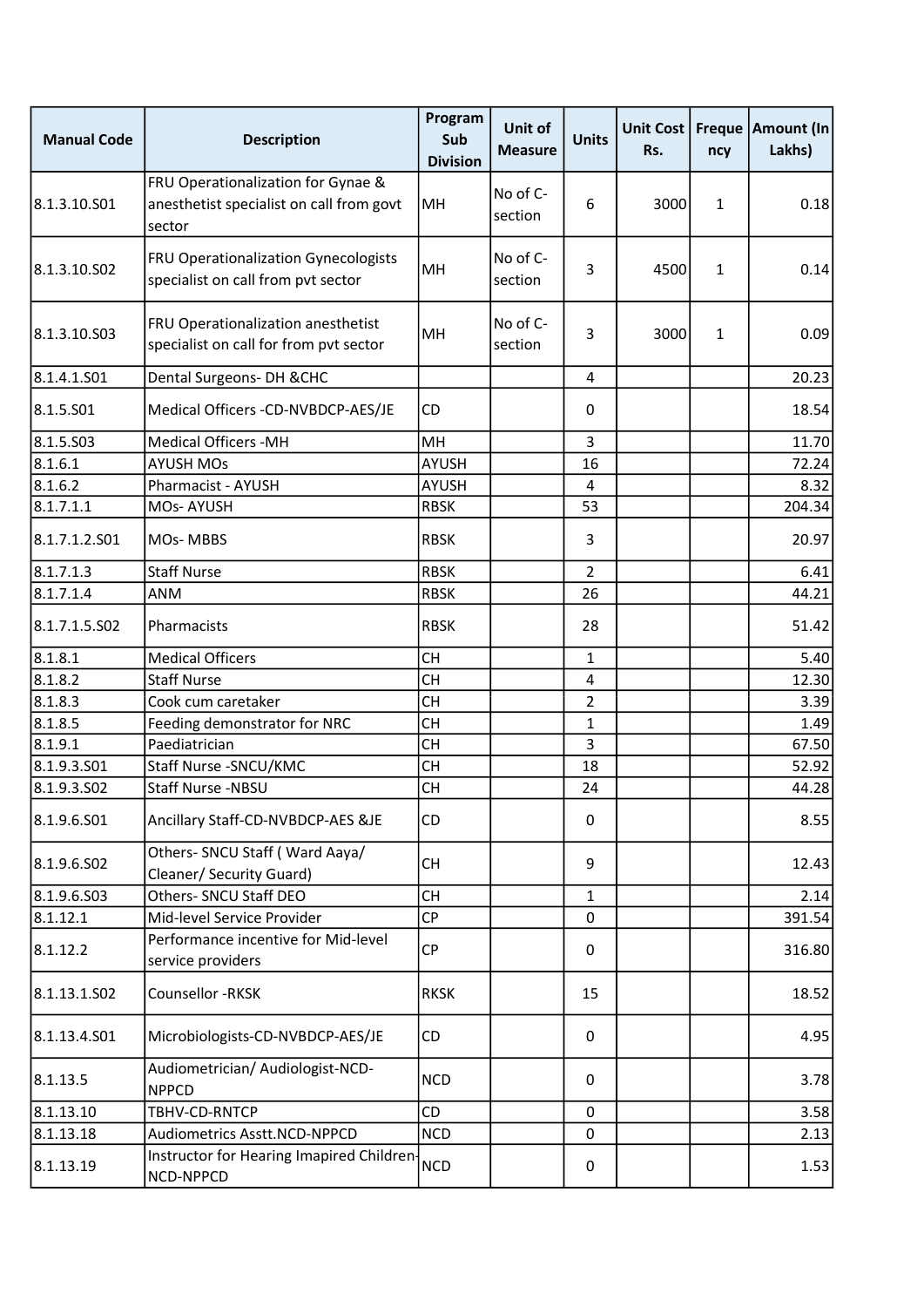| <b>Manual Code</b> | <b>Description</b>                                                                                   | Program<br>Sub<br><b>Division</b> | Unit of<br><b>Measure</b> | <b>Units</b> | Unit Cost<br>Rs. | ncy          | Freque   Amount (In<br>Lakhs) |
|--------------------|------------------------------------------------------------------------------------------------------|-----------------------------------|---------------------------|--------------|------------------|--------------|-------------------------------|
| 8.1.13.22.S07      | Rogi Sahayata Kendra Manager                                                                         | QA                                |                           | $\mathbf{1}$ |                  |              | 2.88                          |
| 8.1.13.22.S13      | Rogi Sahayata Kendra Operator                                                                        | QA                                |                           | $\mathbf{1}$ |                  |              | 1.52                          |
| 8.1.16.2.S01       | <b>Cold Chain Handlers</b>                                                                           | <b>RI</b>                         |                           | 0            |                  |              | 2.00                          |
| 8.1.16.6.S02       | Data Entry Operator CD-RCP                                                                           | CD                                |                           | 0            |                  |              | 0.25                          |
| 8.1.16.7.S05       | Cleaner-NRC                                                                                          | <b>CH</b>                         |                           | $\mathbf{1}$ |                  |              | 1.44                          |
| 8.4.7              | Incentive to provider for PPIUCD<br>services @Rs 150 per PPIUCD insertion                            | FP                                | No of<br>Clints           | 1670         | 150              |              | 2.51                          |
| 8.4.8              | Incentive to provider for PAIUCD<br>Services @Rs 150 per PAIUCD insertion                            | <b>FP</b>                         | No of<br>Clints           | 10           | 150              |              | 0.02                          |
| 8.4.9              | Team based incentives for Health &<br>Wellness Centers (H&WC Sub Center)                             | <b>CP</b>                         |                           | 0            |                  |              | 232.32                        |
| 8.4.10             | Team based incentives for Health &<br>Wellness Centers (H&WC PHC)                                    | <b>CP</b>                         |                           | 0            |                  |              | 77.52                         |
| 8.4.12.501         | HRP identification and follow up for<br><b>ANM</b>                                                   | MH                                | No of HRP                 | 2000         | 200              | $\mathbf{1}$ | 4.00                          |
| 8.4.12.504         | RI Cold chain handlers incentive                                                                     | <b>RI</b>                         | No                        | 16           | 2400             | 12           | 4.61                          |
| 9.1.6.1            | Development/ translation and<br>duplication of training materials                                    | <b>CH</b>                         | No of<br>Module           | 840          | 100              | $\mathbf{1}$ | 0.84                          |
| 9.2.2.S05          | Nurse Mentor                                                                                         | <b>MH</b>                         |                           | 4            |                  |              | 22.72                         |
| 9.2.3.S03          | Incentive for Program Coordination to<br>(HoD OBG/Principal)                                         | MH                                |                           | 0            |                  |              |                               |
| 9.5.1.6            | Training of Staff Nurses/ANMs / LHVs in<br><b>SBA</b>                                                | <b>MH</b>                         |                           | 7            |                  |              | 9.05                          |
| 9.5.2.2.S01        | State and District Lanch of SAANS                                                                    | <b>CH</b>                         | No.                       | $\mathbf{1}$ |                  |              | 0.50                          |
| 9.5.2.2.502        | State and District Planning and Review<br>Meeting of SAANS                                           | CH                                | No.                       | 1            |                  |              | 0.20                          |
| 9.5.2.19           | Orientation on National Deworming Day RKSK                                                           |                                   |                           | $\mathbf{1}$ |                  |              | 1.71                          |
| 9.5.2.24.S02       | <b>District Training of SAANS</b>                                                                    | CH                                |                           | 16           |                  |              | 5.31                          |
| 9.5.2.25.S01       | One day Orientation Training for IDCF                                                                | <b>CH</b>                         | No of<br>district         | $\mathbf{1}$ | 150000           | $\mathbf{1}$ | 1.50                          |
| 9.5.3.1.S01        | Qtr.Review/orientation meeting at<br>Block Level for ANM of 57 MPV Districts                         | FP                                | No of<br>Meetings         | 14           | 3000             |              | 1.68                          |
| 9.5.3.1.S03        | District Level One Day Orientation of<br>newly recruited ANM/SN ON Family<br><b>Planning Schemes</b> | FP                                | No of<br>Meetings         | 1            | 3000             |              | 0.03                          |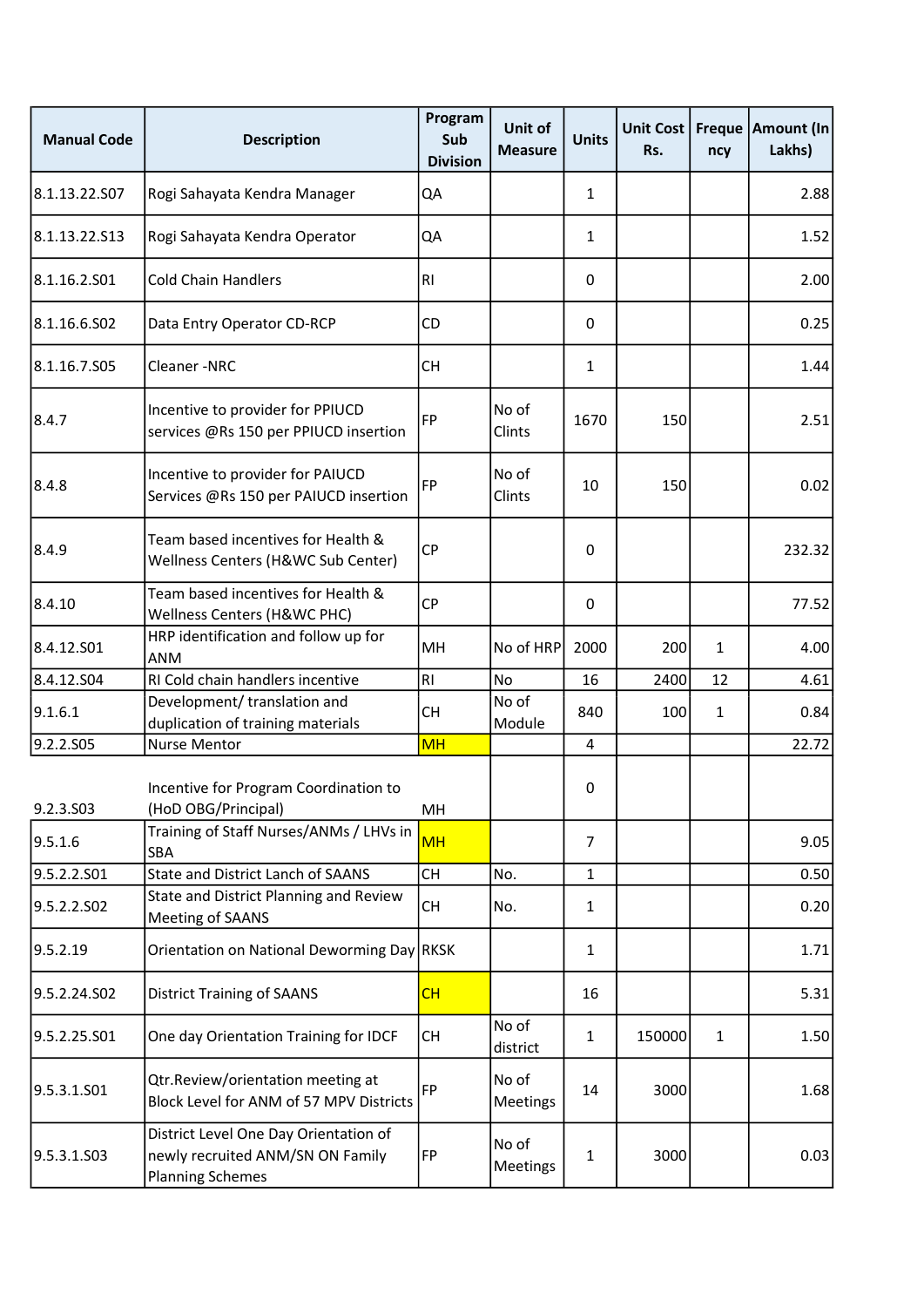| <b>Manual Code</b> | <b>Description</b>                                                                                                                   | Program<br>Sub<br><b>Division</b> | Unit of<br><b>Measure</b> | <b>Units</b> | <b>Unit Cost</b><br>Rs. | <b>Freque</b><br>ncy | Amount (In<br>Lakhs) |
|--------------------|--------------------------------------------------------------------------------------------------------------------------------------|-----------------------------------|---------------------------|--------------|-------------------------|----------------------|----------------------|
| 9.5.3.2.502        | <b>District Level Dissemination Workshop</b>                                                                                         | FP                                | No of<br>workshop<br>s    | $\mathbf{1}$ | 10000                   |                      | 0.10                 |
| 9.5.3.22           | Training of Medical officers (Injectible<br>Contraceptive Trainings)                                                                 | <b>FP</b>                         | No of<br><b>Batches</b>   | 1            | 22800                   |                      | 0.23                 |
| 9.5.3.23           | Training of AYUSH doctors (Injectible<br>Contraceptive Trainings)                                                                    | <b>FP</b>                         | No of<br><b>Batches</b>   | 1            | 22800                   |                      | 0.23                 |
| 9.5.3.24           | <b>Training of Nurses (Staff</b><br>Nurse/LHV/ANM) (Injectible<br>Contraceptive Trainings)                                           | <b>FP</b>                         | No of<br><b>Batches</b>   | 10           | 35800                   |                      | 3.58                 |
| 9.5.4.4            | AFHS training of ANM/LHV/MPW                                                                                                         | <b>RKSK</b>                       | No of<br><b>Batch</b>     | $\mathbf{1}$ | 91905                   | $\mathbf{1}$         | 0.92                 |
| 9.5.4.7            | Training of Peer Educator (Block Level)                                                                                              | <b>RKSK</b>                       | No of<br><b>Batch</b>     | 142          | 85000                   | $\mathbf{1}$         | 120.70               |
| 9.5.4.10           | WIFS trainings (Block)                                                                                                               | <b>RKSK</b>                       | No of<br><b>Batch</b>     | 15           | 3000                    | $\mathbf{1}$         | 0.45                 |
| 9.5.4.13.2         | Training of two nodal teachers per<br>school                                                                                         | <b>RKSK</b>                       | No of<br>school           | 857          | 7000                    | $\mathbf{1}$         | 59.99                |
| 9.5.4.13.3         | Any other (please specify) Anemia Free<br>Adolcent event at Inter Collages                                                           | <b>RKSK</b>                       | No of<br>event            | 30           | 5000                    | $\mathbf{1}$         | 1.50                 |
| 9.5.5.1            | RBSK Training -Training of Mobile health<br>team - technical and managerial (5<br>days)                                              | <b>RBSK</b>                       | No of<br>batch            | 4            | 15450                   | $\mathbf{1}$         | 0.62                 |
| 9.5.10.1.S01       | Training under Immunisation-Data<br>Handler                                                                                          | R1                                |                           | 0            |                         |                      | 0.08                 |
| 9.5.10.1.S04       | Training under Immunisation-CCH                                                                                                      | RI                                |                           | 0            |                         |                      | 0.52                 |
| 9.5.12.1           | Training / Capacity Building (Malaria)                                                                                               | CD                                |                           | 0            |                         |                      | 2.24                 |
| 9.5.12.6           | Training/sensitization of district level<br>officers on ELF and drug distributors<br>including peripheral health workers<br>(AES/JE) | CD                                |                           | $\pmb{0}$    |                         |                      | 3.13                 |
| 9.5.14.1           | <b>Trainings under RNTCP</b>                                                                                                         | CD                                |                           | $\mathbf 0$  |                         |                      | 3.08                 |
| 9.5.17.1           | Training of doctors and staff at DH Level<br>under NPHCE                                                                             | <b>NCD</b>                        |                           | 0            |                         |                      | 0.80                 |
| 9.5.18.1.1         | Orientation of Stakeholder<br>organizations                                                                                          | <b>NCD</b>                        |                           | 0            |                         |                      | 0.40                 |
| 9.5.18.1.2         | Training of Health Professionals                                                                                                     | <b>NCD</b>                        |                           | 0            |                         |                      | 0.40                 |
| 9.5.18.1.3         | Orientation of Law Enforcers                                                                                                         | <b>NCD</b>                        |                           | $\pmb{0}$    |                         |                      | 0.60                 |
| 9.5.18.1.4         | Other Trainings/Orientations - sessions<br>incorporated in other's training                                                          | <b>NCD</b>                        |                           | 0            |                         |                      | 1.30                 |
| 9.5.19.2           | District NCD Cell                                                                                                                    | <b>NCD</b>                        |                           | $\pmb{0}$    |                         |                      | 3.00                 |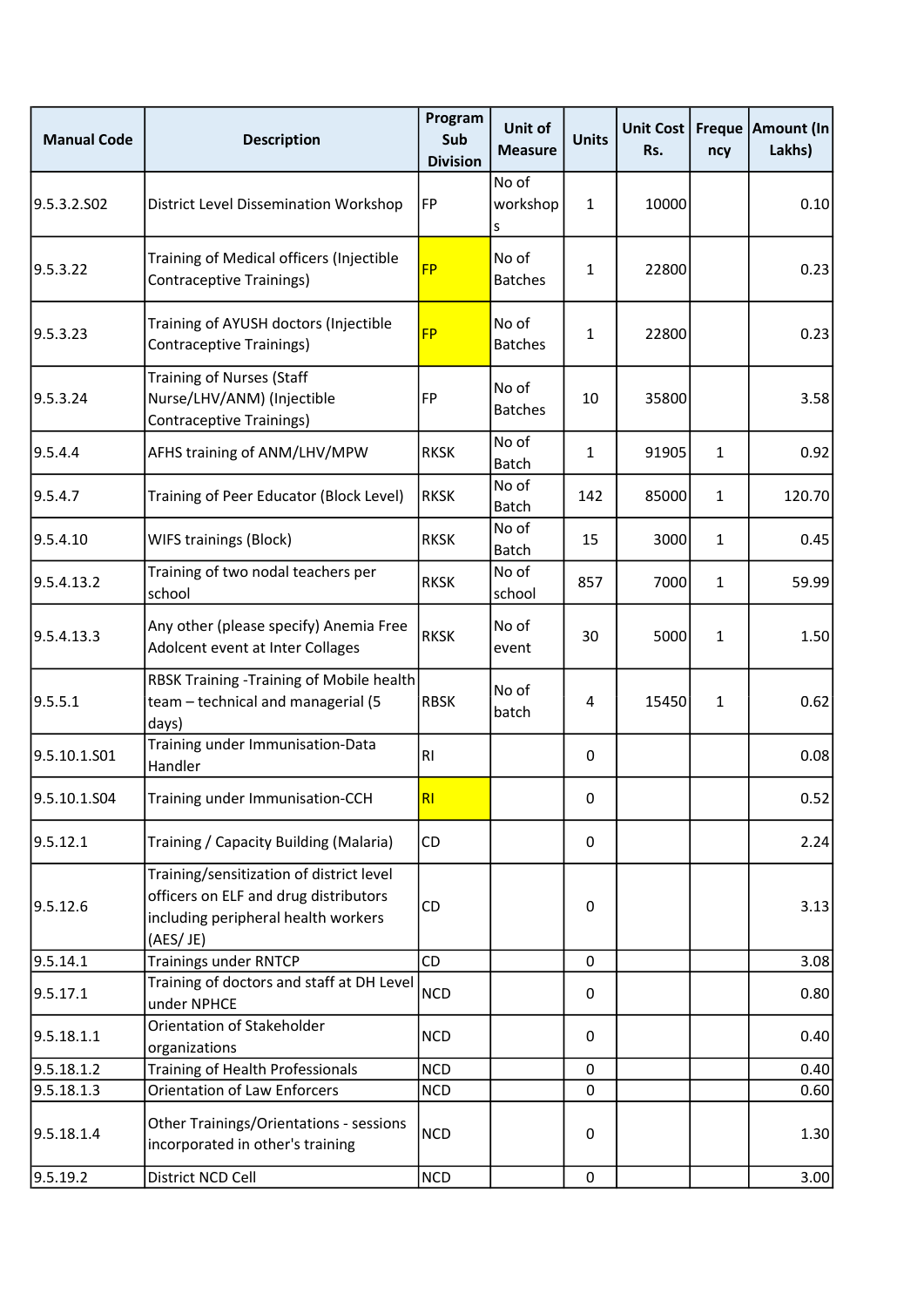| <b>Manual Code</b>    | <b>Description</b>                                                                                           | Program<br>Sub<br><b>Division</b> | Unit of<br><b>Measure</b> | <b>Units</b>   | Unit Cost<br>Rs. | ncy          | Freque   Amount (In<br>Lakhs) |
|-----------------------|--------------------------------------------------------------------------------------------------------------|-----------------------------------|---------------------------|----------------|------------------|--------------|-------------------------------|
| 9.5.25.3              | <b>Kayakalp Trainings</b>                                                                                    | QA                                | Batch                     | 1              | 33000            | 1            | 0.33                          |
| 9.5.26.2              | Training cum review meeting for HMIS<br>& MCTS at District level                                             | <b>MIS</b>                        |                           | 0              |                  |              | 0.65                          |
| 9.5.26.3              | Training cum review meeting for HMIS<br>& MCTS at Block level                                                | <b>MIS</b>                        |                           | 0              |                  |              | 2.23                          |
| 9.5.27.4.S01          | <b>Cost of Yoga Sessions</b>                                                                                 | <b>CP</b>                         |                           | 0              |                  |              | 17.48                         |
| 9.5.29.13.S04.0       | Scaling up Nurse Mentoring Program<br>Allowances                                                             | MH                                |                           | 4              |                  |              | 1.56                          |
| 9.5.29.13.S04.0       | Scaling up Nurse Mentoring Program<br>Honorarium                                                             | MH                                |                           | 10             |                  |              | 6.00                          |
| 9.5.29.13.S04.0<br>13 | Scaling up Nurse Mentoring Program<br>Yearly TA DA                                                           | MH                                |                           | 10             |                  |              | 0.30                          |
| 9.5.29.13.S04.0<br>4  | Scaling up Nurse Mentoring Program<br>Register                                                               | MH                                |                           | 10             |                  |              | 0.03                          |
| 9.5.29.13.S04.0<br>5  | Scaling up Nurse Mentoring Program<br>Mini Skill Lab                                                         | MH                                |                           | 5              |                  |              | 5.00                          |
| 10.1.1                | Maternal Death Review (both in<br>institutions and community)                                                | MH                                | No of<br>CBMDR            | 76             | 600              | $\mathbf{1}$ | 0.46                          |
| 10.1.2                | Child Death Review                                                                                           | <b>CH</b>                         | No of<br>district         | 1              |                  |              | 24.92                         |
| 10.2.4                | Microfilaria Survey - Lymphatic Filariasis CD                                                                |                                   |                           | 0              |                  |              | 0.50                          |
| 10.2.5                | Monitoring & Evaluation (Post MDA<br>assessment by medical colleges (Govt.<br>& private)/ICMR institutions ) | CD                                |                           | 0              |                  |              | 0.35                          |
| 10.3.1.2              | Sentinel surveillance Hospital recurrent                                                                     | <b>CD</b>                         |                           | 0              |                  |              | 1.00                          |
| 11.3                  | Targeting Naturally Occurring Gathering<br>of People/ Health Mela                                            |                                   |                           | $\overline{2}$ |                  |              | 13.00                         |
| 11.5.1                | Media Mix of Mid Media/ Mass Media                                                                           | <b>IEC</b>                        |                           | $\mathbf{1}$   |                  |              | 0.80                          |
| 11.5.4.S02            | Celebration of New Born Care Week                                                                            | <b>CH</b>                         | No of<br>district         | $\mathbf{1}$   | 50000            | $\mathbf{1}$ | 0.50                          |
| 11.5.4.S03            | <b>Celebration of Breastfeeding Week</b>                                                                     | <b>CH</b>                         | No of<br>district         | 1              | 40000            | $\mathbf{1}$ | 0.40                          |
| 11.5.4.S05            | District Level IEC/BCC Activity Under<br><b>SAANS</b>                                                        | <b>CH</b>                         | No.                       | $\mathbf{1}$   | 200000           |              | 2.00                          |
| 11.6.3                | IEC & promotional activities for World<br>Population Day celebration                                         | <b>IEC/FP</b>                     | No of<br>events           | 15             |                  |              | 2.06                          |
| 11.6.4                | IEC & promotional activities for<br>Vasectomy Fortnight celebration                                          | <b>IEC/FP</b>                     | No of<br>events           | 15             |                  |              | 1.46                          |
| 11.8.2                | Any other IEC/BCC activities (Wall<br>Painting, Banner & Poster)                                             | IEC                               |                           | 0              |                  |              | 3.61                          |
| 11.9.1.S01            | Creating awareness on declining sex<br>ratio issue (PNDT)- Block Level                                       | <b>IEC</b><br>/PNDT               | No of<br>Events           | 14             | 10000            |              | 1.40                          |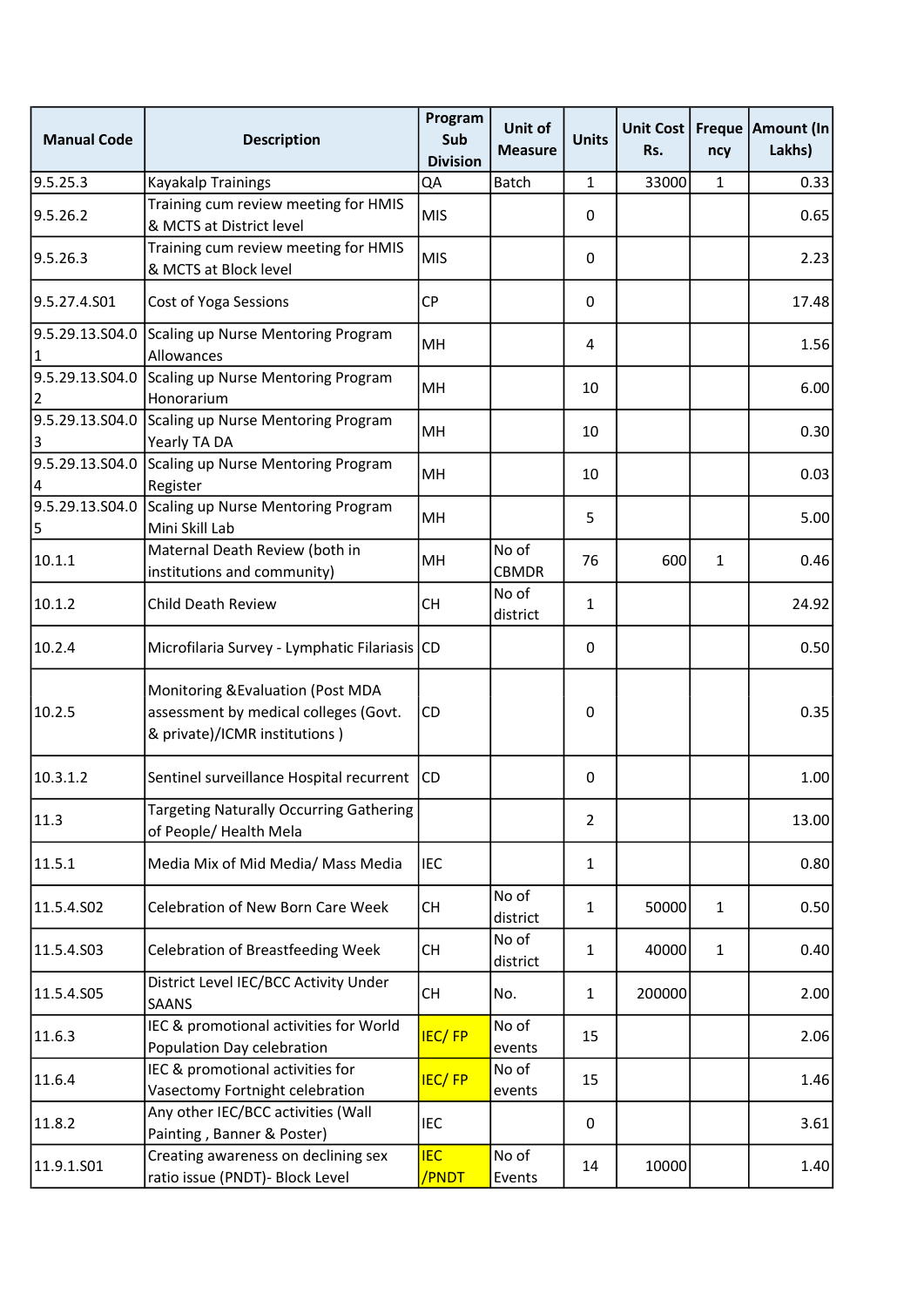| <b>Manual Code</b> | <b>Description</b>                                                                                 | Program<br>Sub<br><b>Division</b> | Unit of<br><b>Measure</b> | <b>Units</b> | Unit Cost<br>Rs. | ncy          | Freque   Amount (In<br>Lakhs) |
|--------------------|----------------------------------------------------------------------------------------------------|-----------------------------------|---------------------------|--------------|------------------|--------------|-------------------------------|
| 11.9.1.S02         | Creating awareness on declining sex<br>ratio issue (PNDT)- District Level                          | <b>IEC</b><br>/PNDT               | No of<br>Events           | 1            | 25000            |              | 0.25                          |
| 11.10.1.S01        | Donor Refreshment amount                                                                           | <b>BLOOD</b><br><b>CELL</b>       | No of<br>donation         | $\Omega$     | 25               | 1            | 0.28                          |
| 11.10.1.S02        | <b>Blood donation Camp</b>                                                                         | <b>BLOOD</b><br><b>CELL</b>       | No of<br>camp             | 0            | 2500             | $\mathbf{1}$ | 0.45                          |
| 11.10.1.503        | Travel & Communication Expenses for<br><b>BB Counselors PRO BCTV</b>                               | <b>BLOOD</b><br><b>CELL</b>       |                           | $\Omega$     |                  |              | 0.18                          |
| 11.11.1            | <b>IEC for NPPCD</b>                                                                               | <b>IEC</b>                        |                           | 0            |                  |              | 0.50                          |
| 11.14.1            | Health Education & Publicity for NIDDCP IEC                                                        |                                   |                           | 0            |                  |              | 0.26                          |
| 11.15.1            | IEC/BCC for Malaria                                                                                | <b>IEC</b>                        |                           | 0            |                  |              | 0.35                          |
| 11.15.2            | IEC/BCC for Social mobilization (Dengue<br>and Chikungunya)                                        | <b>IEC</b>                        |                           | 0            |                  |              | 0.20                          |
| 11.15.4            | Specific IEC/BCC for Lymphatic Filariasis                                                          | IEC                               |                           | 0            |                  |              | 2.22                          |
| 11.16.1            | IEC/BCC: Mass media, Outdoor media,<br>Rural media, Advocacy media for NLEP                        | CD                                |                           | 0            |                  |              | 0.98                          |
| 11.17.1            | ACSM (State & district)                                                                            | <b>IEC</b>                        |                           | 0            |                  |              | 7.40                          |
| 11.19.1            | Translation of IEC material and<br>distribution                                                    | IEC                               |                           | 0            |                  |              | 0.50                          |
| 11.20.2            | Celebration of days-ie International Day<br>for older persons                                      | <b>IEC</b>                        |                           | 0            |                  |              | 1.00                          |
| 11.21.1            | <b>IEC/SBCC for NTCP</b>                                                                           | <b>IEC</b>                        |                           | 0            |                  |              | 1.50                          |
| 11.22.2            | IEC/BCC for District NCD Cell                                                                      | <b>IEC</b>                        |                           | 0            |                  |              | 0.50                          |
| 11.24.1            | IEC activities for Health & Wellness<br>centre (H&WC)                                              | IEC                               |                           | 0            |                  |              | 67.00                         |
| 11.24.3.4          | State-level IEC Campaigns/Other IEC<br>Campaigns                                                   | <b>IEC</b>                        |                           | 20           |                  |              | 2.90                          |
| 11.24.4.1          | IEC/BCC under NRCP: Rabies Awareness<br>and DO'S and Don'ts in the event of<br><b>Animal Bites</b> |                                   |                           | 0            |                  |              | 4.16                          |
| 12.1.1             | Printing of MDR formats                                                                            | MH                                |                           | 160          |                  |              | 0.05                          |
| 12.1.2             | Printing of MCP cards, safe motherhood<br>booklets etc.                                            | MH                                | No of<br>cards            | 94633        | 17               | 1            | 16.09                         |
| 12.1.3             | Printing of labor room registers and<br>casesheets/ LaQshya related printing                       | MH                                | No of<br>casesheet        | 26000        | 10               | 1            | 2.60                          |
| 12.1.5             | Any other (Printing of CAC Format)                                                                 | FP/CAC                            | No of<br>formats          | 210          |                  |              | 0.32                          |
| 12.2.4             | Printing of Child Death Review formats                                                             | <b>CH</b>                         |                           | #####        |                  |              | 4.51                          |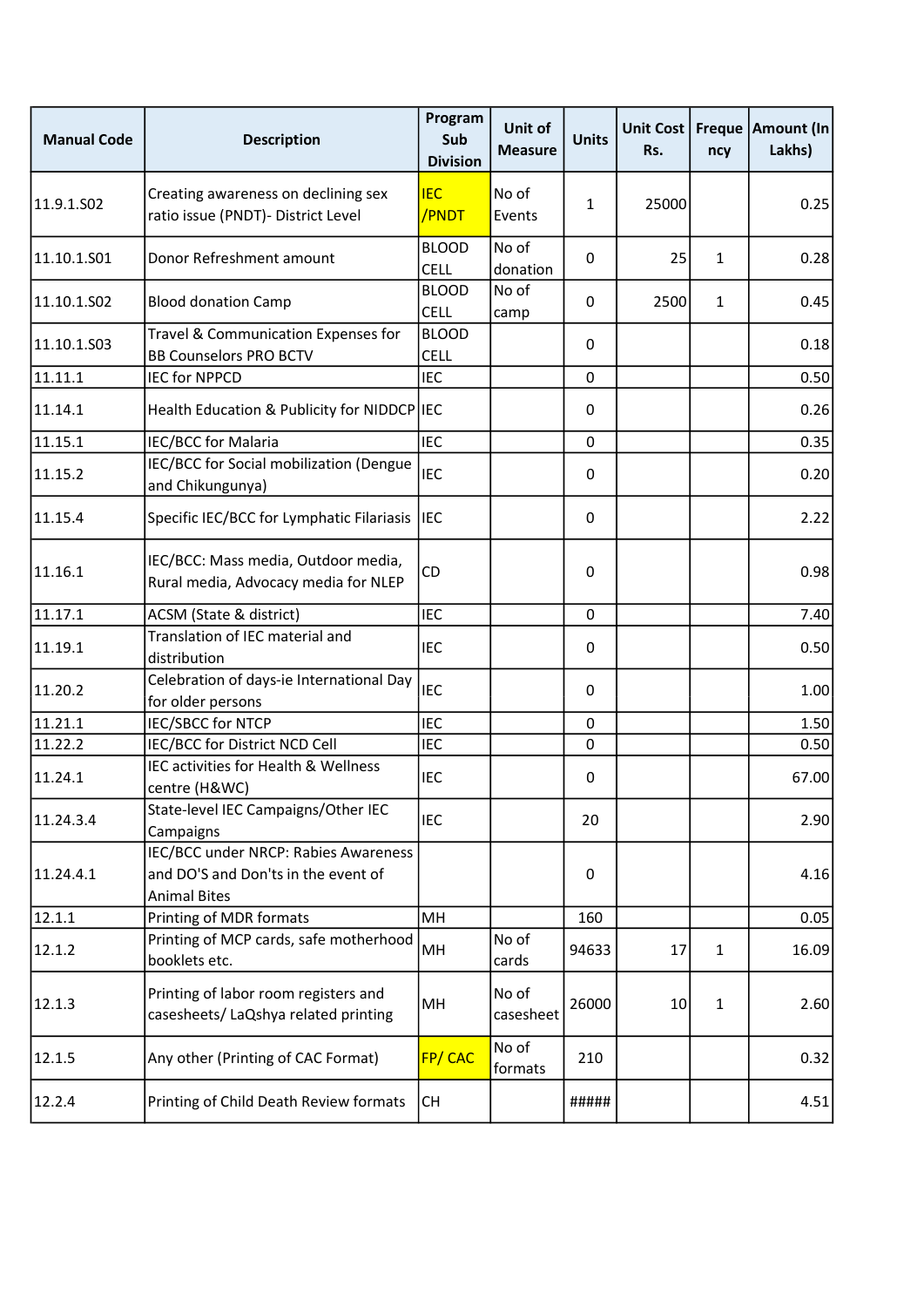| <b>Manual Code</b> | <b>Description</b>                                                                                                                                   | Program<br>Sub<br><b>Division</b> | Unit of<br><b>Measure</b> | <b>Units</b>   | Unit Cost<br>Rs. | ncy          | Freque   Amount (In<br>Lakhs) |
|--------------------|------------------------------------------------------------------------------------------------------------------------------------------------------|-----------------------------------|---------------------------|----------------|------------------|--------------|-------------------------------|
| 12.2.5             | Printing of compliance cards and<br>reporting formats for National Iron Plus<br>Initiative-for 6-59 months age group<br>and for 5-10 years age group | <b>CH</b>                         | No of<br>format           | #####          | 1                | 1            | 2.35                          |
| 12.2.6             | Printing of IEC materials and reporting<br>formats etc. for National Deworming<br>Day                                                                | <b>RKSK</b>                       |                           | 1              |                  |              | 3.08                          |
| 12.2.7             | Printing of IEC Materials and monitoring<br>formats for IDCF                                                                                         | CH                                | No of<br>District         | $\mathbf{1}$   | 118000           | $\mathbf{1}$ | 1.18                          |
| 12.2.10            | Printing (SNCU data management)                                                                                                                      | <b>CH</b>                         | No of<br>SNCU             | $\mathbf{1}$   | 100000           | $\mathbf{1}$ | 1.00                          |
| 12.2.11            | Printing of HBNC referral cards and<br>other formats                                                                                                 | <b>CH</b>                         | No. of<br>format          | #####          | 0.5              | $\mathbf{1}$ | 4.67                          |
| 12.3.3             | Printing of FP Manuals, Guidelines, etc.                                                                                                             | <b>FP</b>                         | No of<br>formats          | 0              |                  |              | 1.51                          |
| 12.5.4             | Printing of RBSK card and registers                                                                                                                  | <b>RBSK</b>                       | No of<br>children         | #####          |                  |              | 7.92                          |
| 12.5.6             | Any other (Printing of Banner and<br>Sticker under RBSK)                                                                                             | <b>RBSK</b>                       |                           | 92             |                  |              | 0.11                          |
| 12.7.1             | Printing of ASHA diary                                                                                                                               | CP                                |                           | 2645           |                  |              | 4.63                          |
| 12.7.2             | Printing of ASHA Modules and formats                                                                                                                 | <b>CP</b>                         |                           | 0              |                  |              | 0.86                          |
| 12.7.3             | Printing of CBAC format                                                                                                                              | <b>CP</b>                         |                           | 0              |                  |              | 36.83                         |
| 12.8.1             | Printing of cards for screening of<br>children for hemoglobinopathies                                                                                | <b>BLOOD</b><br><b>CELL</b>       |                           | 0              |                  |              | 0.25                          |
| 12.9.1             | Printing of HMIS Formats                                                                                                                             | <b>MIS</b>                        |                           | 0              |                  |              | 0.58                          |
| 12.9.3             | Printing of MCTS follow-up formats/<br>services due list/ work plan                                                                                  | <b>MIS</b>                        |                           | 2393           |                  |              | 0.86                          |
| 12.10.1            | Printing and dissemination of<br>Immunization cards, tally sheets,<br>monitoring forms etc.                                                          | R <sub>1</sub>                    | No of<br>Benificiar<br>у  | 88343          | 10               | 1            | 8.83                          |
| 12.13.2            | Printing                                                                                                                                             | CD                                |                           | 0              |                  |              | 2.71                          |
| 12.14.1            | Printing of Challan Books under NTCP                                                                                                                 |                                   |                           | 0              |                  |              | 0.21                          |
| 12.17.5.502        | Printing of form P,L, S under IDSP<br>progrm                                                                                                         |                                   |                           | 0              |                  |              | 0.56                          |
| 13.2.1             | Assessments                                                                                                                                          | QA                                |                           | $\overline{2}$ |                  |              | 0.20                          |
| 14.2.3.SO2         | Implementation of FP-LMIS District-<br><b>Transportation Cost</b>                                                                                    | <b>FP</b>                         | Lumpsum<br>p              | $\mathbf{1}$   |                  |              | 0.89                          |
| 14.2.5             | Alternative Vaccine Delivery in other<br>areas                                                                                                       | RI.                               | No of<br><b>AVD</b>       | 16680          | 90               |              | 15.01                         |
| 14.2.6             | POL for vaccine delivery from State to<br>district and from district to PHC/CHCs                                                                     | <b>RI</b>                         | No of<br><b>Districts</b> | 1              | 200000           | $\mathbf{1}$ | 2.00                          |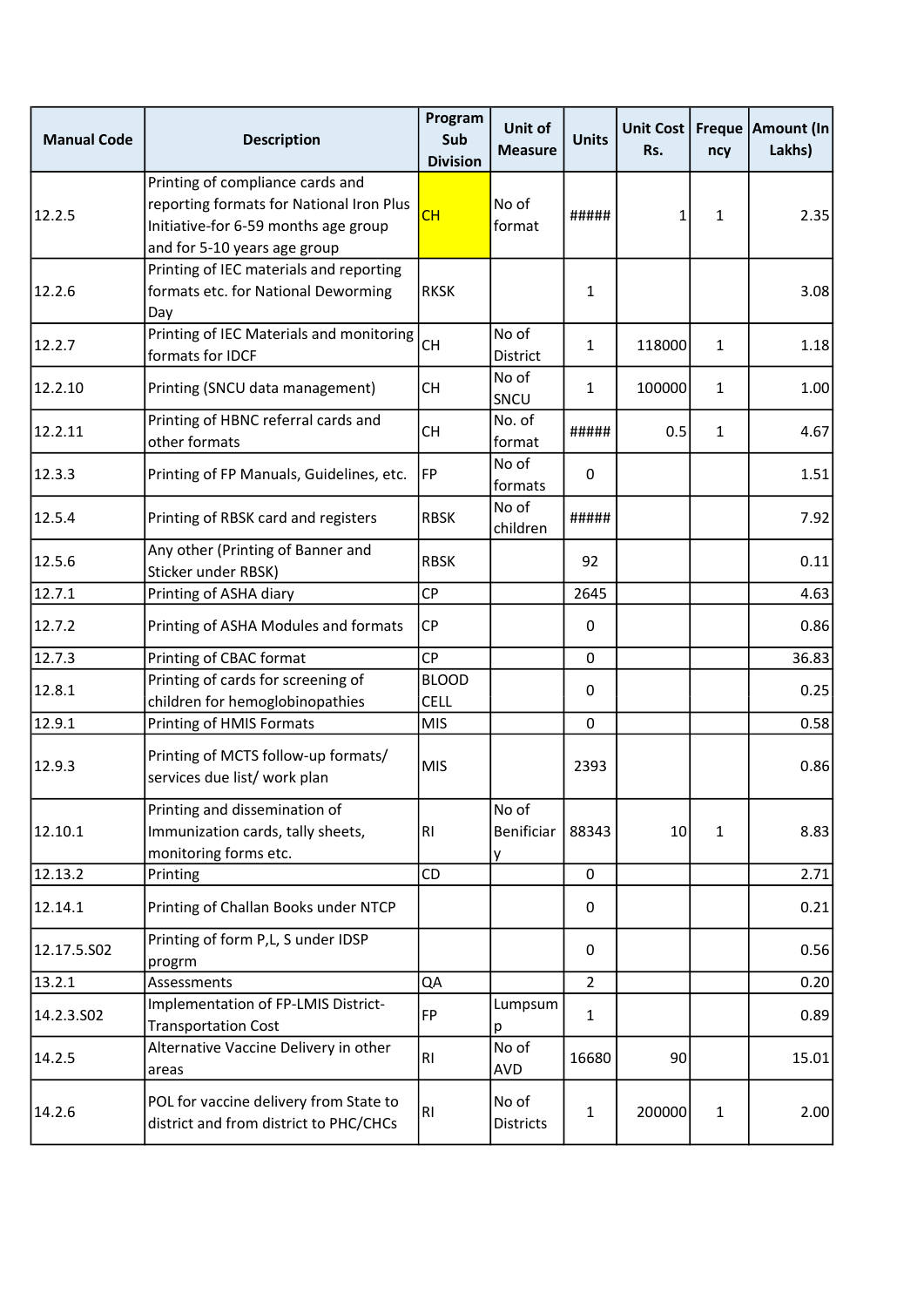| <b>Manual Code</b> | <b>Description</b>                                                                                                          | Program<br>Sub<br><b>Division</b> | Unit of<br><b>Measure</b>     | <b>Units</b> | <b>Unit Cost</b><br>Rs. | ncy          | Freque   Amount (In<br>Lakhs) |
|--------------------|-----------------------------------------------------------------------------------------------------------------------------|-----------------------------------|-------------------------------|--------------|-------------------------|--------------|-------------------------------|
| 14.2.7             | Cold chain maintenance                                                                                                      | <b>RI</b>                         | No of<br>cold chain<br>points | $\Omega$     |                         |              | 0.36                          |
| 14.2.12            | Drug transportation charges                                                                                                 | <b>CD</b>                         |                               | 0            |                         |              | 0.66                          |
| 15.3.2             | Inter-sectoral convergence                                                                                                  | CD                                |                               | 0            |                         |              | 0.05                          |
| 15.5.3             | Private Provider Incentive                                                                                                  | CD                                |                               | 0            |                         |              | 1.89                          |
| 15.6.1             | Reimbursement for cataract operation<br>for NGO and Private Practitioners                                                   | <b>NCD</b>                        |                               | 0            |                         |              | 26.25                         |
| 16.1.1.1.1         | State - Health Action Plan                                                                                                  | PM                                | No of<br><b>Booklet</b>       | 38           | 300                     | $\mathbf{1}$ | 0.11                          |
| 16.1.1.4           | Prepare detailed operational plan for<br>RBSK across districts (including cost of<br>plan)                                  | <b>RBSK</b>                       | No of<br><b>Blocks</b>        | 14           | 500                     | $\mathbf{1}$ | 0.07                          |
| 16.1.1.6           | To develop micro plan at sub-centre<br>level                                                                                | RI                                | <b>No</b>                     | 278          | 100                     | $\mathbf{1}$ | 0.28                          |
| 16.1.1.7           | For consolidation of micro plans at block<br>level                                                                          | RI                                | <b>No</b>                     | 17           | 1000                    | $\mathbf{1}$ | 0.17                          |
| 16.1.2.1.6         | Review meetings/ workshops under<br><b>RKSK</b>                                                                             | <b>RKSK</b>                       |                               | 4            |                         |              | 0.32                          |
| 16.1.2.1.7         | <b>RBSK Convergence/Monitoring</b><br>meetings                                                                              | <b>RBSK</b>                       | No of<br>Meetings             | 3            | 500                     | 3            | 0.21                          |
| 16.1.2.1.14        | Quarterly review meetings exclusive for<br>RI at district level with Block MOs,<br>CDPO, and other stake holders            | R <sub>l</sub>                    | No of<br>participan<br>ts     | 195          | 100                     | $\mathbf{1}$ | 0.20                          |
| 16.1.2.1.15        | Quarterly review meetings exclusive for<br>RI at block level                                                                | RI                                | No of<br>participan<br>lts    | 3888         | 75                      | $\mathbf{1}$ | 2.92                          |
| 16.1.2.1.16        | <b>IDSP Meetings</b>                                                                                                        |                                   |                               | 0            |                         |              | 0.04                          |
| 16.1.2.1.17        | State Task Force, State Technical<br>Advisory Committee meeting, District<br>coordination meeting (Lymphatic<br>Filariasis) |                                   |                               | 0            |                         |              | 0.30                          |
| 16.1.2.1.22        | Monthly meeting with the hospital staff                                                                                     |                                   |                               | 0            |                         |              | 0.48                          |
| 16.1.2.1.28.S01    | District Level MDR Review Meeting                                                                                           | MН                                | No of<br>meetings             | 6            | 3000                    | $\mathbf{1}$ | 0.18                          |
| 16.1.2.2.3         | State/ District Quality Assurance Unit<br>(Monitoring & Supervision)                                                        | QA                                | Vehicle                       | $\mathbf{1}$ |                         |              | 3.60                          |
| 16.1.2.2.5         | Monitoring, Evaluation & Supervision<br>(Malaria)                                                                           |                                   |                               | 0            |                         |              | 2.13                          |
| 16.1.2.2.6         | Monitoring/supervision and Rapid<br>response (Dengue and Chikungunya)                                                       |                                   |                               | 0            |                         |              | 1.98                          |
| 16.1.2.2.7         | Monitoring and supervision (JE/AE)                                                                                          |                                   |                               | 0            |                         |              | 3.36                          |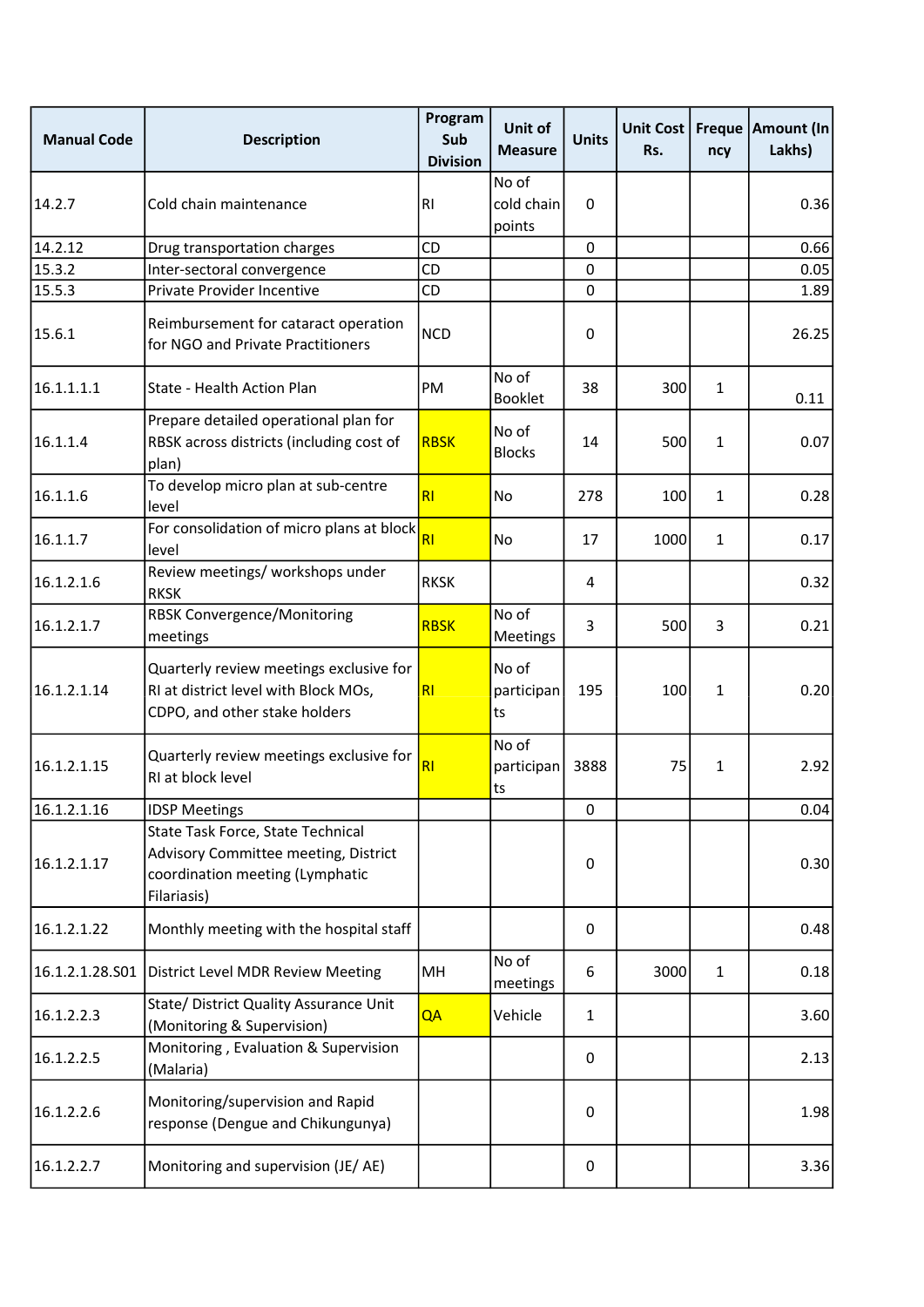| <b>Manual Code</b> | <b>Description</b>                                                                                                                                 | Program<br>Sub<br><b>Division</b> | Unit of<br><b>Measure</b> | <b>Units</b> | <b>Unit Cost</b><br>Rs. | ncy | Freque   Amount (In<br>Lakhs) |
|--------------------|----------------------------------------------------------------------------------------------------------------------------------------------------|-----------------------------------|---------------------------|--------------|-------------------------|-----|-------------------------------|
| 16.1.2.2.8         | Monitoring & Supervision (Lymphatic<br>Filariasis)                                                                                                 |                                   |                           | 0            |                         |     | 0.30                          |
| 16.1.2.2.12        | District NCD Cell                                                                                                                                  |                                   |                           | $\pmb{0}$    |                         |     | 1.13                          |
| 16.1.2.2.13        | <b>Supervision and Monitoring</b>                                                                                                                  |                                   |                           | 0            |                         |     | 3.08                          |
| 16.1.2.2.14        | Monitoring Committee on Section 5                                                                                                                  |                                   |                           | 0            |                         |     | 0.03                          |
| 16.1.2.2.16        | Monitoring and Surveillance (review<br>meetings, Travel) under NRCP                                                                                |                                   |                           | 0            |                         |     | 0.50                          |
| 16.1.3.1.1         | Mobility Support for SPMU/State                                                                                                                    |                                   |                           | $\pmb{0}$    |                         |     | 0.54                          |
| 16.1.3.1.2         | Mobility and communication support<br>for RKSK district coordinator/ consultant                                                                    | <b>RKSK</b>                       |                           | 1            |                         |     | 0.93                          |
| 16.1.3.1.9         | Mobility support for Rapid Response<br>Team                                                                                                        |                                   |                           | 0            |                         |     | 0.47                          |
| 16.1.3.1.13        | <b>Vehicle Operation (POL)</b>                                                                                                                     |                                   |                           | 0            |                         |     | 2.03                          |
| 16.1.3.1.14        | Vehicle hiring                                                                                                                                     |                                   |                           | 0            |                         |     | 2.76                          |
| 16.1.3.1.15        | Tobacco Cessation Centre (TCC):<br>Mobility support                                                                                                |                                   |                           | 0            |                         |     | 0.60                          |
| 16.1.3.3.1         | PM activities for World Population Day'<br>celebration (Only mobility cost): funds<br>earmarked for district level activities                      | <b>FP</b>                         | No of<br>events           | $\mathbf{1}$ | 20000                   |     | 0.20                          |
| 16.1.3.3.2         | PM activities for Vasectomy Fortnight<br>celebration (Only mobility cost): funds<br>earmarked for district level activities                        | <b>FP</b>                         | No of<br>events           | $\mathbf{1}$ | 5000                    |     | 0.05                          |
| 16.1.3.3.3         | Mobility Support for DPMU/District                                                                                                                 |                                   |                           | $\pmb{0}$    |                         |     | 7.92                          |
| 16.1.3.3.5         | Mobility Costs for ASHA Resource<br>Centre/ASHA Mentoring Group (Kindly<br>Specify)                                                                |                                   |                           | $\mathbf{1}$ |                         |     | 0.10                          |
| 16.1.3.3.7         | Mobility Support for supervision for<br>district level officers.                                                                                   | RI                                | No                        | 0            |                         |     | 3.00                          |
| 16.1.3.3.8         | MOBILITY: Travel Cost, POL, etc. during<br>outbreak investigations and field visits<br>for monitoring programme activities at<br>DSU on need basis |                                   |                           | 0            |                         |     | 3.00                          |
| 16.1.3.3.11        | Mobility Support: District Cell                                                                                                                    |                                   |                           | 0            |                         |     | 1.33                          |
| 16.1.3.3.13        | Miscellaneous/Travel                                                                                                                               |                                   |                           | 0            |                         |     | 3.60                          |
| 16.1.3.3.14        | <b>Enforcement Squads</b>                                                                                                                          |                                   |                           | 0            |                         |     | 0.10                          |
| 16.1.3.3.15        | District Tobacco Control Cell (DTCC):<br><b>Mobility Support</b>                                                                                   |                                   |                           | 0            |                         |     | 1.56                          |
| 16.1.3.3.16        | District NCD Cell (TA, DA, POL)                                                                                                                    |                                   |                           | 0            |                         |     | 0.66                          |
| 16.1.3.3.17.501    | Mission Parivar Vikas Campaign                                                                                                                     | <b>FP</b>                         | No of<br>campaign         | 28           | 1000                    |     | 0.28                          |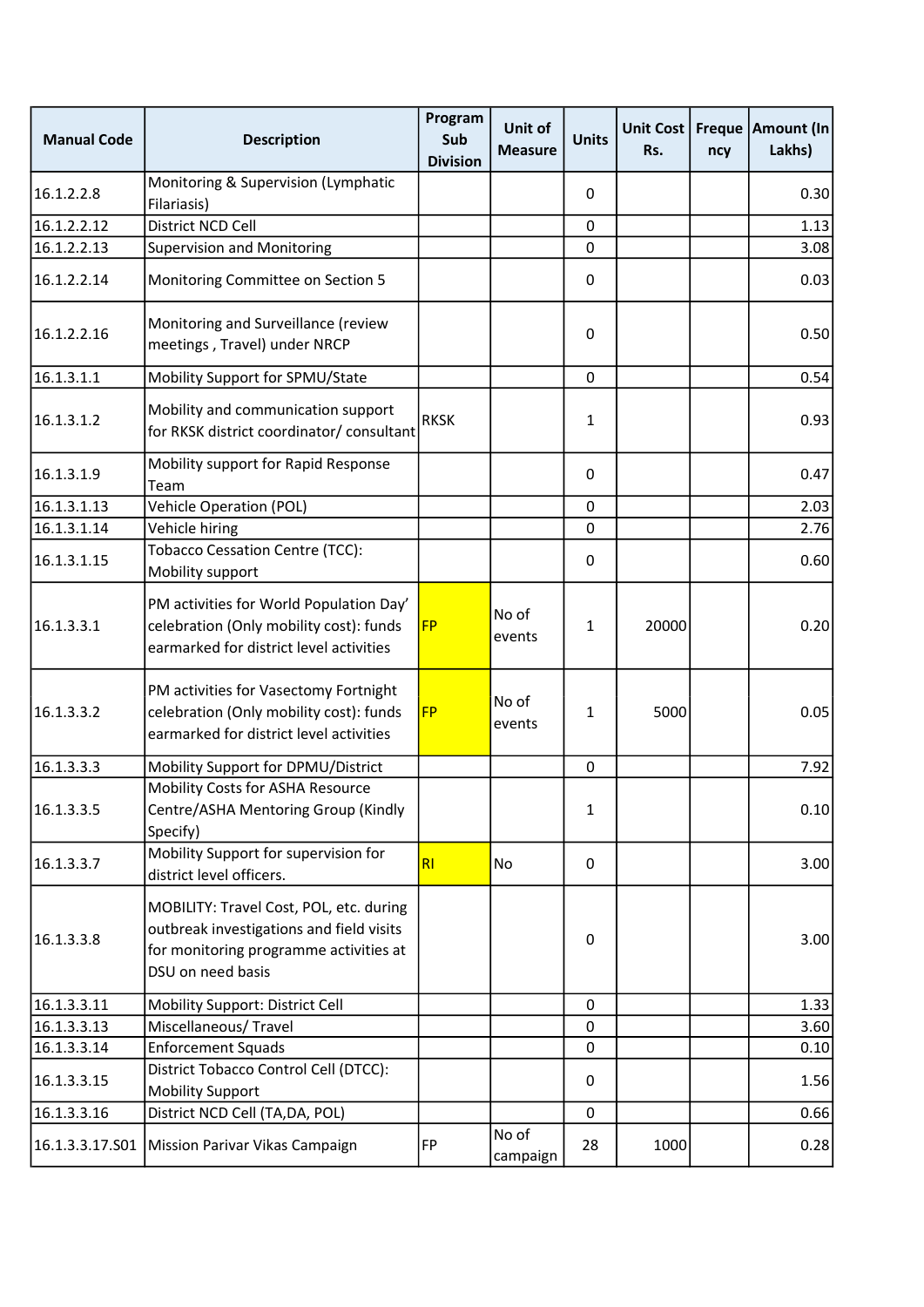| <b>Manual Code</b> | <b>Description</b>                                                                                                         | Program<br>Sub<br><b>Division</b> | Unit of<br><b>Measure</b> | <b>Units</b> | <b>Unit Cost</b><br>Rs. | ncy          | Freque   Amount (In<br>Lakhs) |
|--------------------|----------------------------------------------------------------------------------------------------------------------------|-----------------------------------|---------------------------|--------------|-------------------------|--------------|-------------------------------|
| 16.1.3.4.1         | PM activities for World Population Day'<br>celebration (Only mobility cost): funds<br>earmarked for block level activities | <b>FP</b>                         | No of<br>events           | 14           | 1000                    |              | 0.14                          |
| 16.1.3.4.2         | PM activities for Vasectomy Fortnight<br>celebration (Only mobility cost): funds<br>earmarked for block level activities   | <b>FP</b>                         | No of<br>events           | 14           | 1000                    |              | 0.14                          |
| 16.1.3.4.3.S01     | Mobility for Supportive Supervision At<br><b>Block Level-M&amp;E</b>                                                       | <b>ME</b>                         |                           | 0            |                         |              | 55.44                         |
| 16.1.3.4.3.S02     | Mobility Support & Commnication cost<br>for BCPM                                                                           | CP                                |                           | 0            |                         |              | 8.57                          |
| 16.1.3.4.5.S01     | <b>Communication Cost for HWC Staff</b>                                                                                    | <b>CP</b>                         |                           | 0            |                         |              | 10.56                         |
| 16.1.3.5.1.S01     | TA/DA of HWC Staff                                                                                                         | <b>CP</b>                         |                           | 0            |                         |              | 10.56                         |
| 16.1.3.5.1.S02     | Travel expenses for regular staff under<br><b>NLEP</b>                                                                     | CD                                |                           | 0            |                         |              | 0.40                          |
| 16.1.4.1.1         | JSY Administrative Expenses                                                                                                | <b>MH</b>                         |                           | 0            |                         |              | 13.92                         |
| 16.1.4.1.5         | Office expenses on telephone, fax,<br>Broadband Expenses & Other<br>Miscellaneous Expenditures                             |                                   |                           | 0            |                         |              | 0.60                          |
| 16.1.4.1.10        | <b>Office Operation (Miscellaneous)</b>                                                                                    |                                   |                           | 0            |                         |              | 3.08                          |
| 16.1.4.1.11        | Tobacco Cessation Centre (TCC): Office<br>Expenses                                                                         |                                   |                           | 0            |                         |              | 0.50                          |
| 16.1.4.2.1         | <b>District Quality Assurance Unit</b><br>(Operational cost)                                                               | QA                                |                           | 0            |                         |              | 3.96                          |
| 16.1.4.2.3         | contingency support                                                                                                        |                                   |                           | 0            |                         |              | 1.88                          |
| 16.1.4.2.4         | Office operation & Maintenance -<br>District Cell                                                                          |                                   |                           | 0            |                         |              | 0.42                          |
| 16.1.4.2.5         | <b>District Cell - Consumables</b>                                                                                         |                                   |                           | 0            |                         |              | 0.42                          |
| 16.1.4.2.6         | Operational expenses of the district<br>centre : rent, telephone expenses,<br>website etc.                                 |                                   |                           | 0            |                         |              | 0.10                          |
| 16.1.4.2.8         | District Tobacco Control Cell (DTCC):<br>Misc./Office Expenses                                                             |                                   |                           | 0            |                         |              | 4.00                          |
| 16.1.4.2.9         | District NCD Cell (Contingency)                                                                                            |                                   |                           | 0            |                         |              | 1.00                          |
| 16.1.4.3.1         | SNCU Data management (excluding HR)                                                                                        | <b>CH</b>                         | No of<br>SNCU             | 1            | 60000                   | $\mathbf{1}$ | 0.60                          |
| 16.1.5.2.1         | Minor repairs and AMC of IT/office<br>equipment supplied under IDSP                                                        |                                   |                           | 0            |                         |              | 0.05                          |
| 16.1.5.3.1         | PM activities under Micronutrient<br>Supplementation Programme                                                             |                                   |                           | 0            |                         |              | 1.40                          |
| 16.1.5.3.3         | Concurrent Audit system                                                                                                    |                                   |                           | 0            |                         |              | 1.38                          |
| 16.1.5.3.11        | <b>District level Coordination Committee</b>                                                                               |                                   |                           | 0            |                         |              | 0.02                          |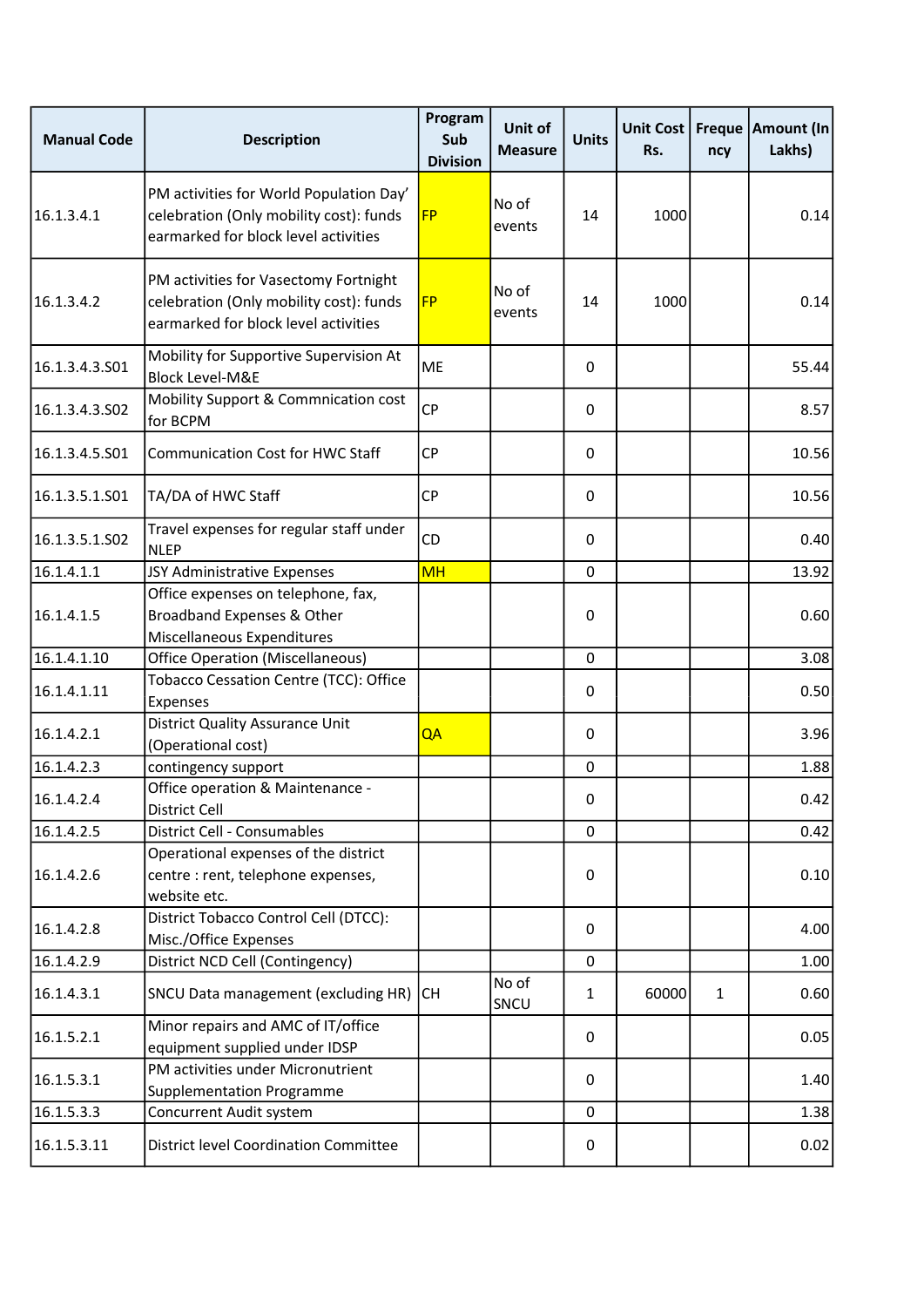| <b>Manual Code</b>    | <b>Description</b>                                                                                   | Program<br>Sub<br><b>Division</b> | Unit of<br><b>Measure</b> | <b>Units</b> | Unit Cost<br>Rs. | ncy          | Freque   Amount (In<br>Lakhs) |
|-----------------------|------------------------------------------------------------------------------------------------------|-----------------------------------|---------------------------|--------------|------------------|--------------|-------------------------------|
| 16.1.5.3.16.S05       | DPMU Operational Cost (inclusive of Rs.<br>10000/ district / month for RBSK DEIC<br>Manager TA DA)   |                                   |                           | $\mathbf{1}$ |                  |              | 13.11                         |
| 16.1.5.3.16.S06       | <b>BPMU Oprational Cost</b>                                                                          |                                   |                           | 14           |                  |              | 27.78                         |
| 16.1.5.3.16.S09       | Oprational Cost for RBSK                                                                             | <b>RBSK</b>                       | No of<br><b>DEIC</b>      | 0            | 10000            | $\mathbf{1}$ | 0.10                          |
| 16.1.5.3.16.S10       | Operational cost of RBSK-MHT                                                                         | <b>RBSK</b>                       | No of<br>teams            | 0            | 1500             | $\mathbf{1}$ | 0.42                          |
| 16.1.5.3.16.S15       | Office & Administrative Expence for<br>State & District Rabies Program                               |                                   |                           | 0            |                  |              | 0.08                          |
| 16.1.5.3.16.S18       | Office operational cost & other office<br>expences unedr NPCB                                        | <b>NCD</b>                        |                           | 0            |                  |              | 0.93                          |
| 16.1.5.3.16.S22<br>04 | Pol & Opex of DG set of Vaccine Storage<br>at District level & other Cold Chain Point RI<br>under RI |                                   |                           | 0            |                  |              | 0.70                          |
| 16.2.1.S02            | Data Entry Operator                                                                                  | FP/<br><b>PNDT</b>                | No.                       | $\mathbf{1}$ |                  |              | 2.27                          |
| 16.3.2.S01            | Mobility Support for HMIS & MCTS<br><b>Block Level</b>                                               | <b>MIS</b>                        |                           | 0            |                  |              | 0.50                          |
| 16.3.3.501            | Operational cost for HMIS & MCTS-AMC MIS                                                             |                                   |                           | 0            |                  |              | 1.32                          |
| 16.3.3.S02            | Operational cost for HMIS & MCTS-<br>Internet                                                        | <b>MIS</b>                        |                           | 0            |                  |              | 1.86                          |
| 16.3.3.503            | Operational cost for HMIS & MCTS-<br>Office Expenditure                                              | <b>MIS</b>                        |                           | 0            |                  |              | 2.70                          |
| 16.3.3.504            | Operational cost for HMIS & MCTS-<br><b>Recurring Charges for ANMOL Tablet</b>                       | <b>MIS</b>                        |                           | 292          |                  |              | 10.51                         |
| 16.4.1.1.S09          | Chowkidar Cum Peon-Div PMU                                                                           | PM                                |                           | 0            |                  |              |                               |
| 16.4.2.1.1.S01        | District Programme Manager                                                                           | PM                                |                           | $\mathbf{1}$ |                  |              | 6.39                          |
| 16.4.2.1.1.S02        | <b>District Community Process Manager</b>                                                            | PM                                |                           | 1            |                  |              | 5.23                          |
| 16.4.2.1.1.S04        | <b>District Accounts Manager</b>                                                                     | PM                                |                           | $\mathbf{1}$ |                  |              | 5.36                          |
| 16.4.2.1.1.S05        | District Data Cum Account Assistant                                                                  | PM                                |                           | $\mathbf{1}$ |                  |              | 0.54                          |
| 16.4.2.1.1.S06        | <b>DEIC</b> manager                                                                                  | <b>RBSK</b>                       |                           | $\mathbf{1}$ |                  |              | 4.37                          |
| 16.4.2.1.1.S09        | Support Staff                                                                                        | PM                                |                           | $\mathbf{1}$ |                  |              | 1.76                          |
| 16.4.2.1.2.S01        | <b>RKSK Consultant</b>                                                                               | <b>RKSK</b>                       |                           | 1            |                  |              | 3.00                          |
| 16.4.2.1.2.S02        | District Consultant(MH)                                                                              | MH                                |                           | $\mathbf{1}$ |                  |              | 4.94                          |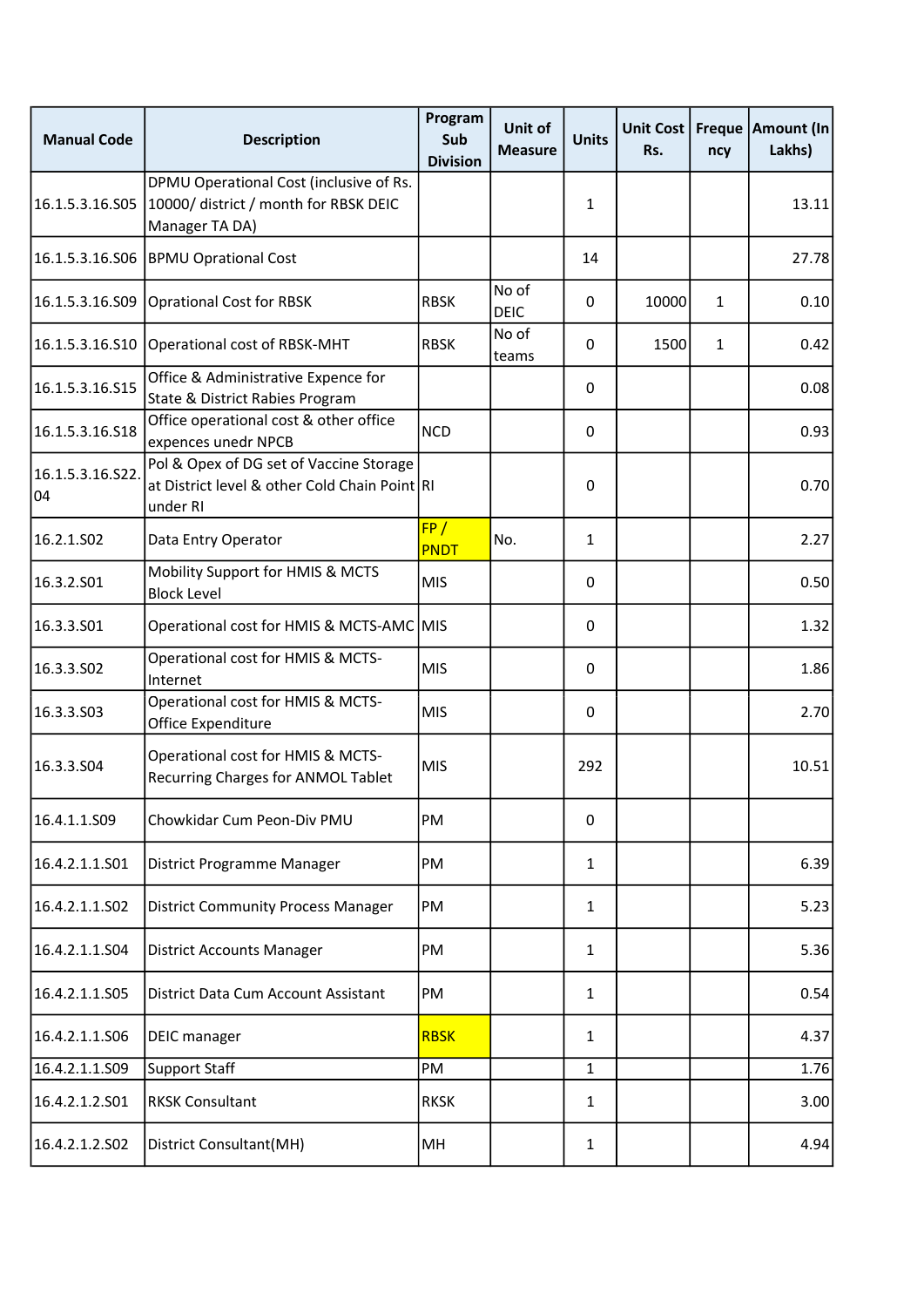| <b>Manual Code</b> | <b>Description</b>                                                   | Program<br>Sub<br><b>Division</b> | Unit of<br><b>Measure</b> | <b>Units</b> | Unit Cost<br>Rs. | ncy | Freque   Amount (In<br>Lakhs) |
|--------------------|----------------------------------------------------------------------|-----------------------------------|---------------------------|--------------|------------------|-----|-------------------------------|
| 16.4.2.1.2.504     | <b>District Hospital Quality Manager</b>                             | QA                                |                           | 1            |                  |     | 4.63                          |
| 16.4.2.1.2.S05     | <b>District Consultant Quality Assurance</b>                         | QA                                |                           | $\mathbf{1}$ |                  |     | 4.80                          |
| 16.4.2.1.7.S01     | <b>Accountant District Hospital</b>                                  | <b>FD</b>                         |                           | $\mathbf{1}$ |                  |     | 1.98                          |
| 16.4.2.1.8.S01     | Programme cum Admin. Asst.                                           | QA                                |                           | 1            |                  |     | 2.16                          |
| 16.4.2.2.2.S01     | District Epidemiologist-CD-IDSP                                      | CD                                |                           | $\pmb{0}$    |                  |     | 8.75                          |
| 16.4.2.2.2.S04     | District AES/JE Consultant                                           | CD                                |                           | 0            |                  |     | 6.39                          |
| 16.4.2.2.3.S01     | Programme Assistants/District Technical<br>Assitant-CD-NVBDCP-AES/JE | CD                                |                           | 0            |                  |     | 2.14                          |
| 16.4.2.2.4.S01     | Sr PMDT-TB HIV Coodinators                                           | CD                                |                           | 0            |                  |     | 4.47                          |
| 16.4.2.2.4.502     | PPM Coordinator                                                      | <b>CD</b>                         |                           | 0            |                  |     | 4.28                          |
| 16.4.2.2.4.S03     | District Programme Coordinator                                       | CD                                |                           | 0            |                  |     | 5.08                          |
| 16.4.2.2.5.S01     | District Data Manager-CD-IDSP                                        | CD                                |                           | 0            |                  |     | 3.73                          |
| 16.4.2.2.6.S01     | Senior Treatment Supervisor(STS)                                     | <b>CD</b>                         |                           | 0            |                  |     | 24.96                         |
| 16.4.2.2.6.S03     | Senior TB Lab Supervisor(STLS)                                       | CD                                |                           | $\pmb{0}$    |                  |     | 20.53                         |
| 16.4.2.2.7.S01     | Accountant- Full time                                                | CD                                |                           | 0            |                  |     | 3.18                          |
| 16.4.3.1.1.S01     | <b>Block Programme Manager</b>                                       | PM                                |                           | 14           |                  |     | 53.87                         |
| 16.4.3.1.1.S02     | <b>Block Account Manager</b>                                         |                                   |                           | 14           |                  |     | 44.51                         |
| 16.4.3.1.1.S03     | <b>Block Community Process Manager</b>                               |                                   |                           | 0            |                  |     | 35.52                         |
| 16.4.3.1.9.503     | Data Entry Operator-HR                                               |                                   |                           | 1            |                  |     | 2.47                          |
| 16.4.3.1.9.S04     | Data Entry Operator-MCTS OPR 820 MIS MIS                             |                                   |                           | 14           |                  |     | 34.45                         |
| 16.4.3.1.9.S05     | Data Entry Operator-MIS Outsource                                    | <b>MIS</b>                        |                           |              |                  |     | 0.08                          |
| 16.4.3.1.9.S07     | Data Entry Operator-RI                                               | RI                                |                           | 0            |                  |     | 2.26                          |
| 16.4.3.1.9.508     | Data Entry Operator-RNTCP                                            | PM                                |                           | $\pmb{0}$    |                  |     | 3.09                          |
| 16.4.3.1.9.511     | Data Entry Operator- CD-IDSP                                         | CD                                |                           | 0            |                  |     | 2.08                          |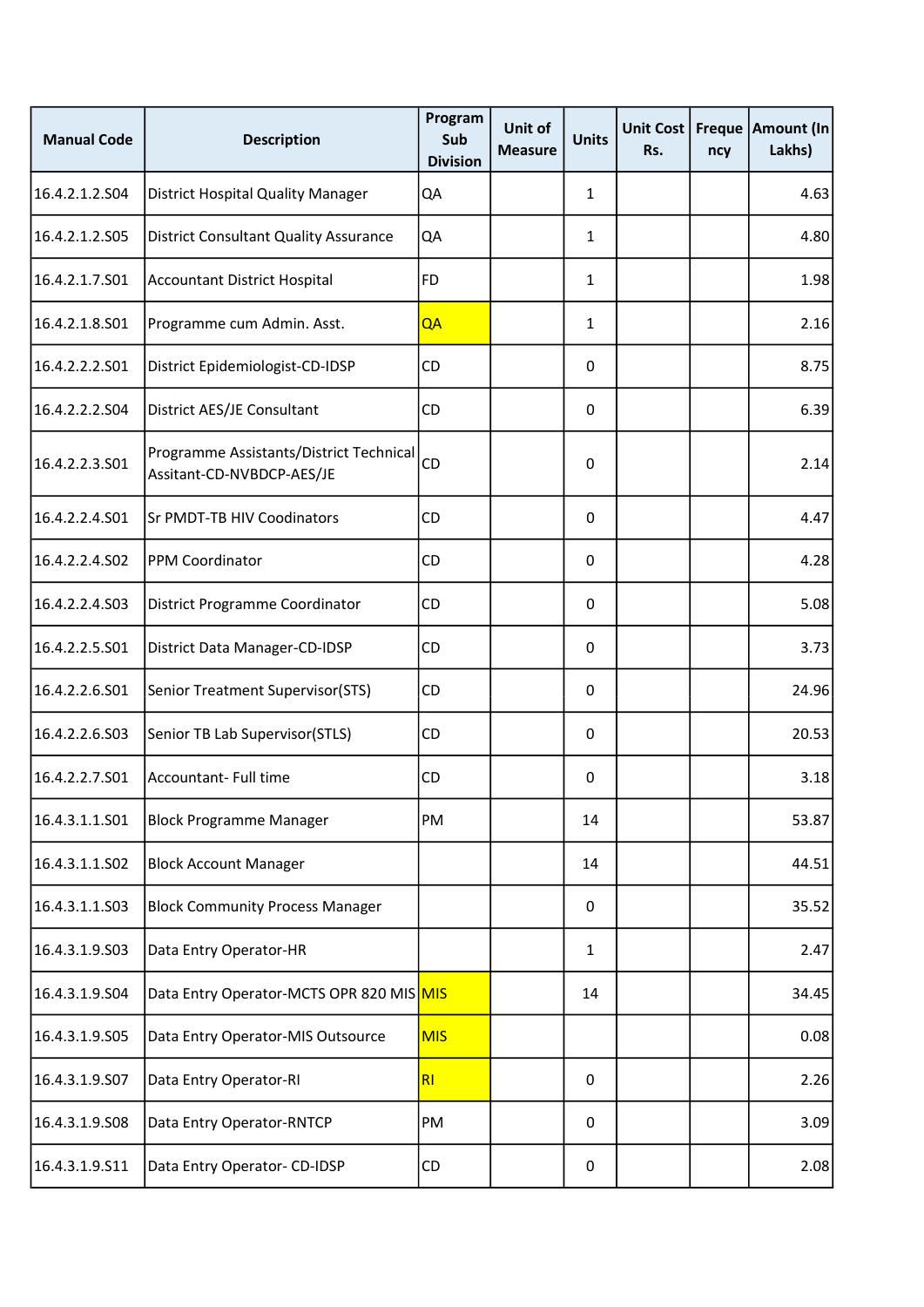| <b>Manual Code</b> | <b>Description</b>                                                          | Program<br>Sub<br><b>Division</b> | Unit of<br><b>Measure</b> | <b>Units</b>   | Unit Cost<br>Rs. | ncy          | Freque   Amount (In<br>Lakhs) |
|--------------------|-----------------------------------------------------------------------------|-----------------------------------|---------------------------|----------------|------------------|--------------|-------------------------------|
| 16.4.3.1.9.S13     | Data Entry Operator-NBCP-District                                           | <b>NCD</b>                        |                           | 0              |                  |              | 1.53                          |
| 16.4.3.1.9.S18     | Data Entry Operator -CD-AES/JE                                              | <b>CD</b>                         |                           | 0              |                  |              | 1.74                          |
| 17.4               | E-rakt kosh- refer to strengthening of<br>blood services guidelines         | <b>BLOOD</b><br><b>CELL</b>       | No of<br>Facility         | $\Omega$       | 1000             | 12           | 0.12                          |
| 17.8.S05           | Internet Cost to ASHA & AF at HWC                                           |                                   |                           | 0              |                  |              | 6.98                          |
| 18.17              | Counseling training for Service Provider                                    | <b>FP</b>                         | No of<br><b>Batches</b>   | $\mathbf{1}$   | 49540            |              | 0.50                          |
| 18.23              | <b>NBSU &amp; NBCC Register</b>                                             | <b>CH</b>                         | No of<br>register         | 28             | 350              | $\mathbf{1}$ | 0.10                          |
| 18.29              | Uniform Case Sheet of Pediatrics                                            | <b>CH</b>                         | No of<br>format           | 3891           | 14               | $\mathbf{1}$ | 0.54                          |
| 0.1.3.1            | <b>Operational Expenses of UPHCs</b><br>(excluding rent)                    | <b>NUHM</b>                       | No.'s                     | $\mathbf{1}$   | 8000             | 12           | 0.96                          |
| U.2.2.1            | Mobility support for ANM/LHV                                                | <b>NUHM</b>                       | No.'s                     | $\overline{2}$ | 500              | 12           | 0.12                          |
| U.2.3.1            | <b>UHNDs</b>                                                                | <b>NUHM</b>                       | No.'s                     | $\overline{2}$ | 1000             | 12           | 0.24                          |
| U.2.3.2            | Special outreach camps in slums/<br>vulnerable areas                        | <b>NUHM</b>                       | No.'s                     | $\mathbf{1}$   | 3250             | 12           | 0.39                          |
| 0.3.1.1.1          | Incentives for routine activities                                           | <b>NUHM</b>                       |                           | 18             |                  |              | 4.21                          |
| U.3.1.1.3.S01      | Incentive for Health Promotion Day for<br><b>ASHAs</b>                      | <b>NUHM</b>                       | No.'s                     | 12             | 200              | 12           | 0.29                          |
| U.3.1.1.4          | ASHA Incentive for JSY & Awards for<br>best Performing Urban ASHA           | <b>NUHM</b>                       |                           | 246            |                  |              | 0.75                          |
| U.3.1.3.1          | Other Non-Monetary Incentives Costs<br>(badge, uniform, ID, etc.)           | <b>NUHM</b>                       | No.'s                     | 18             | 500              | $\mathbf{1}$ | 0.09                          |
| U.4.1.1.2          | Untied grants to UPHCs Rented Building NUHM                                 |                                   | No.'s                     | $\mathbf{1}$   | 100000           | $\mathbf{1}$ | 1.00                          |
| U.4.1.4            | Untied grants to MAS                                                        | <b>NUHM</b>                       | No.'s                     | 12             | 5000             | $\mathbf{1}$ | 0.60                          |
| U.5.1.4.1          | <b>Rent for UPHC</b>                                                        | <b>NUHM</b>                       | No.'s                     | $\mathbf{1}$   | 17325            | 12           | 2.08                          |
| U.6.2.1.2          | Procurement of drugs for facilities other<br>than AB-HWCs                   | <b>NUHM</b>                       | No.'s                     | $\mathbf{1}$   | 130000           | $\mathbf{1}$ | 1.30                          |
| U.6.2.2.1          | <b>ASHA Drug Kits</b>                                                       | <b>NUHM</b>                       | No.'s                     | 6              | 750              | $\mathbf{1}$ | 0.05                          |
| U.8.1.1.1          | ANMs/LHVs UPHC                                                              | <b>NUHM</b>                       |                           | $\overline{2}$ |                  |              | 1.24                          |
| U.8.1.2.1          | Staff nurse UPHC                                                            | <b>NUHM</b>                       |                           | $\overline{2}$ |                  |              | 6.38                          |
| U.8.1.3.1          | Lab Technicians UPHC                                                        | <b>NUHM</b>                       |                           | $\mathbf{1}$   |                  |              | 2.42                          |
| U.8.1.4.1          | <b>Pharmacists UPHC</b>                                                     | <b>NUHM</b>                       |                           | $\mathbf{1}$   |                  |              | 2.41                          |
| U.8.1.8.1.1        | MO at UPHC Full-time                                                        | <b>NUHM</b>                       |                           | 1              |                  |              | 6.60                          |
| 0.8.1.10.1         | Other Support staff                                                         | <b>NUHM</b>                       |                           | $\overline{2}$ |                  |              | 3.61                          |
| U.12.1             | Printing activities                                                         | <b>NUHM</b>                       |                           | 18             |                  |              | 0.06                          |
| U.16.1.3.3         | Mobility support for DPMU                                                   | <b>NUHM</b>                       |                           | $\mathbf{1}$   |                  |              | 0.60                          |
|                    | Administrative expenses (including<br>Review meetings, workshops, etc.) for |                                   |                           | 1              |                  |              |                               |
| U.16.1.4.3         | DPMU                                                                        | <b>NUHM</b>                       |                           |                |                  |              | 1.80                          |
| U.16.4.2.1.S01     | Urban Health Coordinator                                                    | <b>NUHM</b>                       |                           | $\mathbf{1}$   |                  |              | 3.78                          |